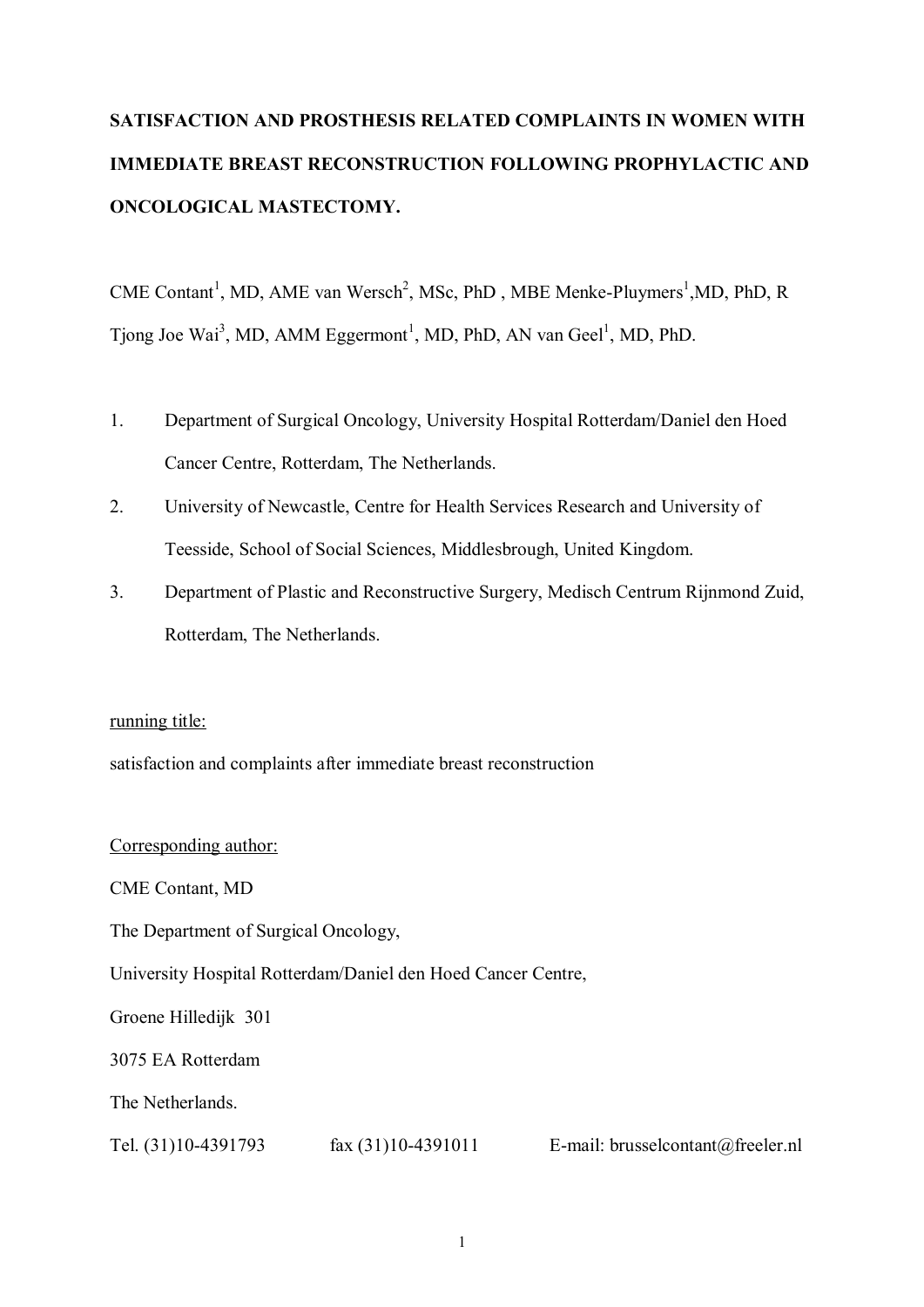#### **ABSTRACT**

# **SATISFACTION AND PROSTHESIS RELATED COMPLAINTS IN WOMEN WITH IMMEDIATE BREAST RECONSTRUCTION FOLLOWING PROPHYLACTIC AND ONCOLOGICAL MASTECTOMY.**

Aim: This study evaluated patient's satisfaction with immediate breast reconstruction (IBR) with silicone prosthesis. Special attention is paid to the differences in satisfaction, and specific prosthesis related complaints of IBR after prophylactic and oncological mastectomy. **Methods:** All women who were operated between April 1995 and May 1999 at the University Hospital Rotterdam/ Dr Daniel den Hoed Cancer Centre received one year following operation a self-report questionnaire, concerning their perceived advantages of and satisfaction with IBR, their prosthesis-related complaints and various psycho-social variables. **Results:** The most important perceived advantage of IBR was not to have to wear an external prosthesis (95%). Despite the fact that one third of the patients had specific prosthesis related complaints, 80% was satisfied with IBR and 88% would do it again. There was no significant difference in satisfaction between the prophylactic and the cancer group. Overall satisfaction is mostly influenced by cosmetics  $(r = .58)$ , information  $(r = .45)$  and specific prosthesis related complaints (r =-.39). Especially specific prosthesis related complaints are important for both the prophylactic and the cancer group.

**Conclusions:** The majority of patients were satisfied with IBR after oncological or prophylactic mastectomy. However the findings of the importance of specific prosthesis related complaints should be taken serious for the information and care of patients.

**Keywords:** immediate breast reconstruction, silicone prosthesis, oncological and prophylactic mastectomy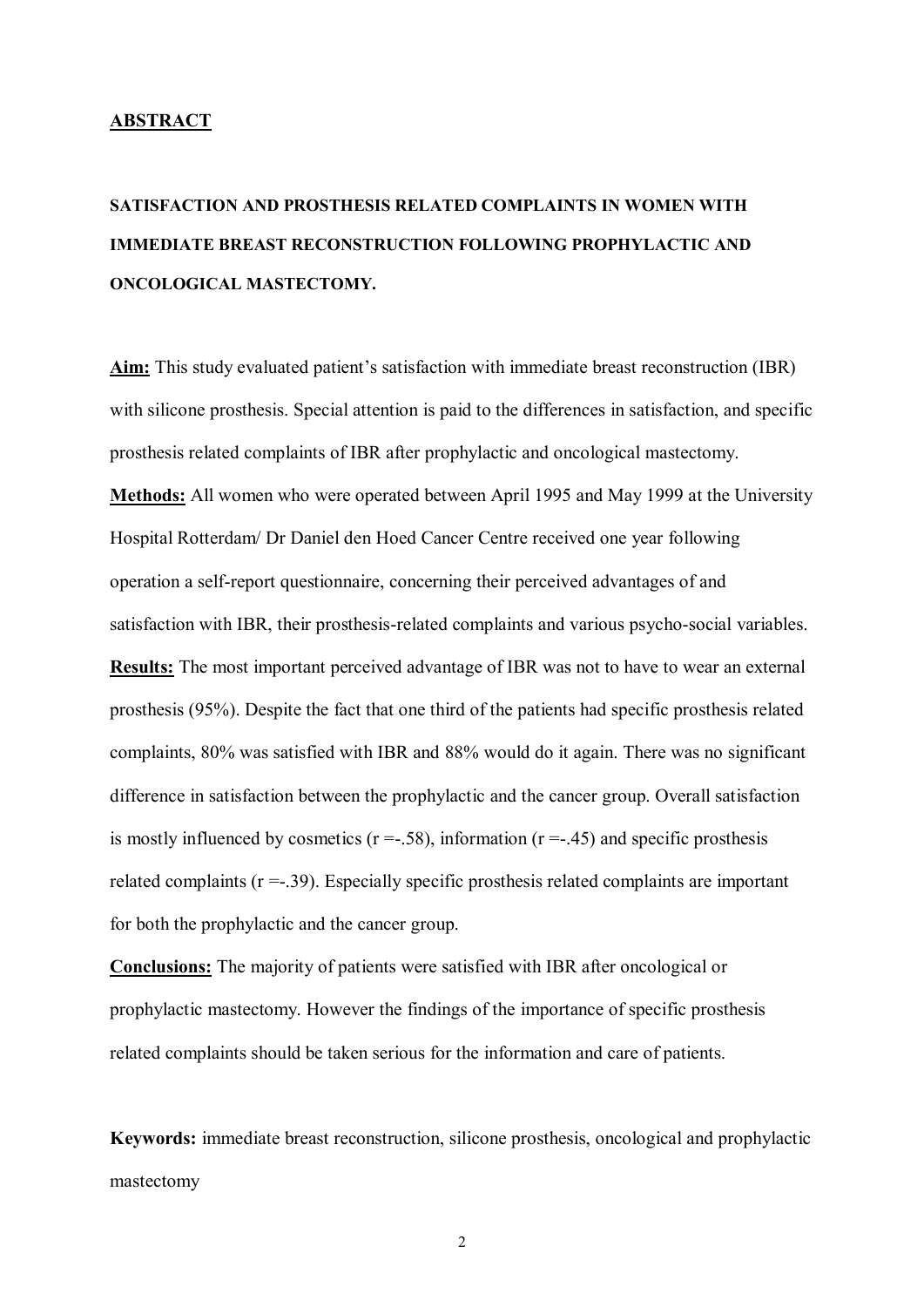# **SATISFACTION AND PROSTHESIS RELATED COMPLAINTS IN WOMEN WITH IMMEDIATE BREAST RECONSTRUCTION FOLLOWING PROPHYLACTIC AND ONCOLOGICAL MASTECTOMY.**

#### INTRODUCTION

The surgical treatment of breast cancer has made significant advances. At the end of the nineteenth century Halsted introduced the radical mastectomy in which both pectoral muscles en bloc with the breast and ipsilateral axillary lymph nodes were removed (Halsted, 1895). The modified radical mastectomy was developed by Patey in 1932 in which the breast, including the pectoral fascia, is dissected of the pectoral muscle (Patey, 1967). Nowadays breast-conserving therapy (BCT), which combines lumpectomy and axillary lymph node dissection, followed by radiation of the breast is widely embraced as an acceptable standard of care in the management of breast cancer. (Fisher et al, 1989, Veronesi et al, 1981) BCT is not recommended for all patients. Depending on size or pathological features of the tumour, mastectomy may be preferable. In these cases, breast reconstruction may be the means to improve cosmesis. Several studies compared quality of life for patients with breast cancer who underwent mastectomy alone and mastectomy with breast reconstruction. The majority of these studies showed psychological advantages: higher satisfaction with both body image (Schain et al 1985, Stevens et al, 1984), and sexual functioning (Rowland et al, 1993).

Treatment options for women with a genetic predisposition to develop breast cancer are regular surveillance, chemoprevention, or prophylactic bilateral mastectomy. If a woman chooses for prophylactic surgery, a breast reconstruction may be considered. Prophylactic mastectomy in women at increased risk for breast cancer remains a controversial procedure (King et al, 1993, Lopez et al, 1996). Two studies used statistical models to predict the benefit of prophylactic mastectomy in high-risk women (Hartmann et al, 1990) or in mutation carriers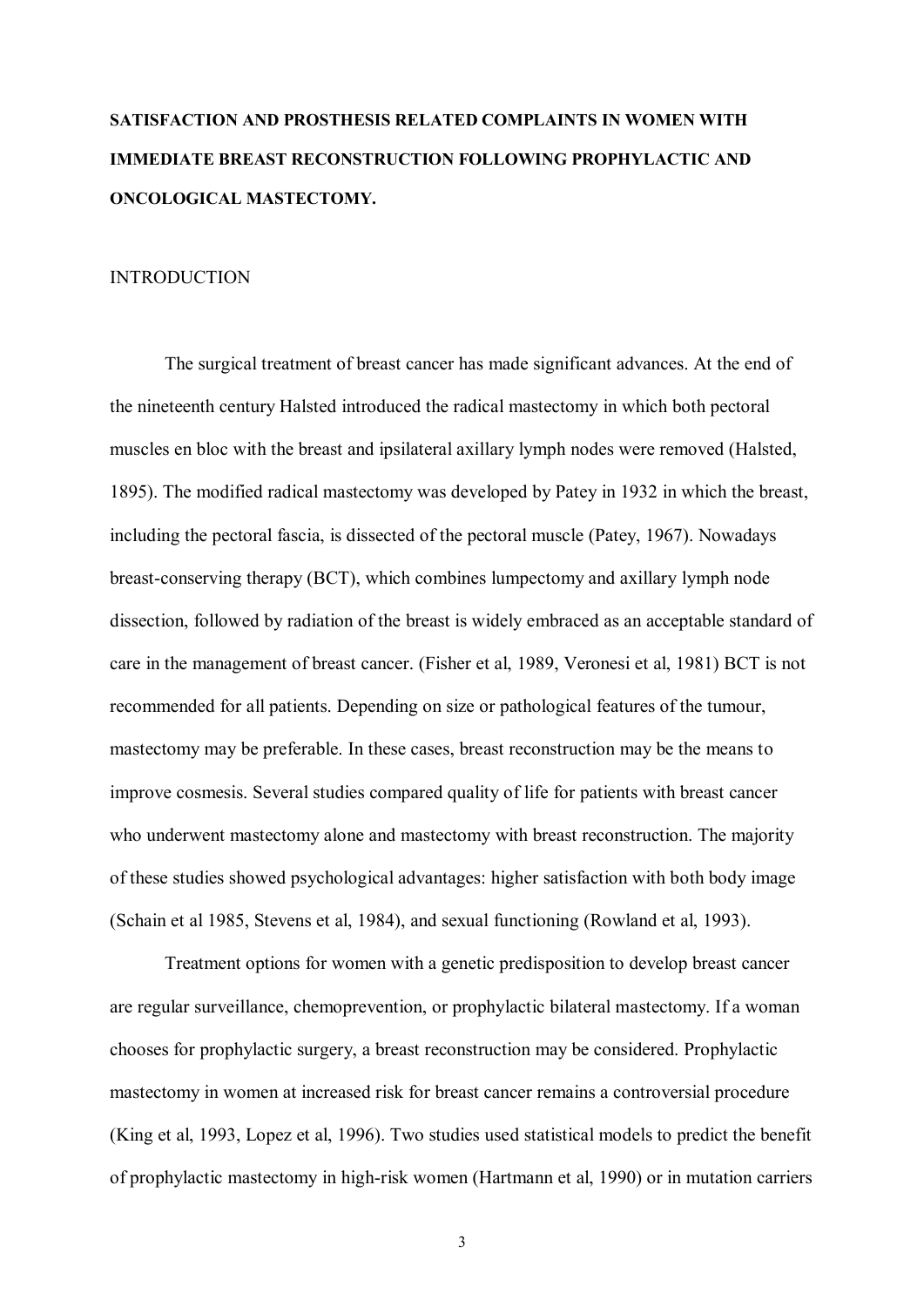(Schrag et al, 1997). They modelled a 90% and an 85% reduction in risk of breast cancers respectively. Although these results are very optimistic about the prophylactic mastectomy, caution should be used with the interpretation, while waiting for prospective studies focusing on the different treatment strategies in high-risk women. Meijers-Heijboer et al. recently published a prospective study on 139 women with a proven BRCA1 or BRCA2 mutation. Half of the women underwent PM and the others chose for regular surveillance. After a median follow-up of 2.2 years, no breast cancer was observed after PM, while under regular surveillance 8 incident breast cancers were diagnosed. Although in this latter study the follow-up is short and the number of patients is limited, it is concluded that PM in proven mutation carriers strongly reduces the incidence of breast cancer (Meijers-Heijboer et al, 2001).

One study has shown that women at high risk of breast cancer who are undergoing prophylactic surgery were satisfied with their decision, although comfort with reconstruction was mixed (Stefanek et al, 1995). Another study reported that 5% had later regrets about the surgery (Borgen et al, 1998). The psychological and sexual problems in women with prophylactic mastectomy may approximate those seen in women with oncological mastectomy (Gyllenskold et al, 1985, Meyer et al, 1986). However, the psychological effects of bilateral mastectomy have not been determined for large groups of asymptomatic women undergoing this procedure to prevent breast cancer. This issue is beyond the purpose of this study in which we partly focus on IBR after prophylactic mastectomy. In the Daniel den Hoed Cancer Centre 84% of the women with a prophylactic mastectomy chooses for immediate breast reconstruction (Contant et al, 2002).

Historically, almost all breast reconstructions were delayed for months or years after mastectomy. It was feared that immediate breast reconstruction (IBR) would compromise adjuvant treatment, increase the risk of postoperative complications, or mask locoregional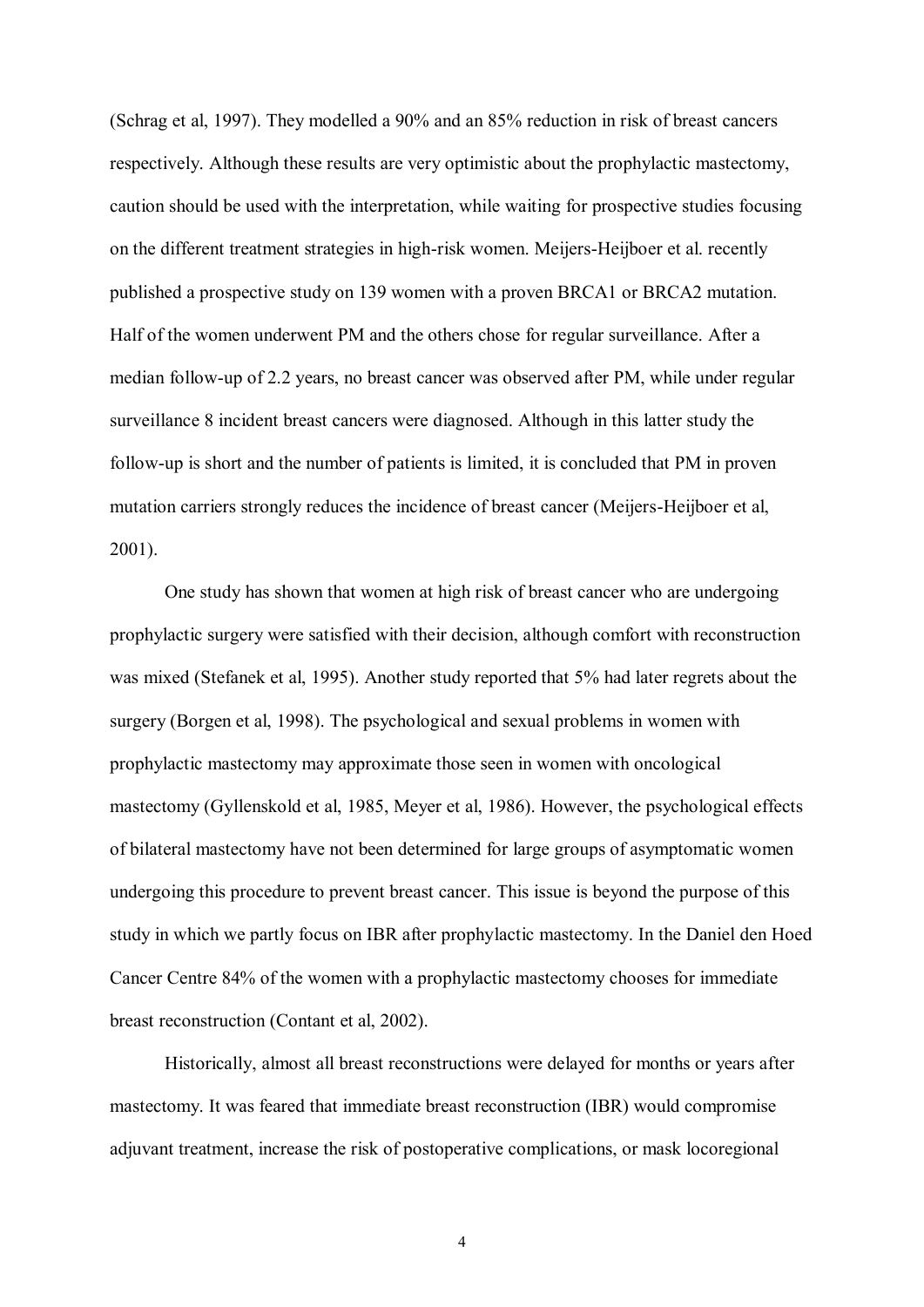recurrence. Due to the evolution of reconstructive techniques and the increased availability of the plastic surgical expertise, IBR after mastectomy has become a good alternative for delayed reconstruction. IBR alleviates the need for a second operation and shows more psychological benefit compared to delayed reconstruction. This includes less depression, less time to mourn the complete loss of the breast, and not having to endure mutilation while waiting for a second operation (Schain et al, 1985, Stevens et al, 1984). Other studies show a decrease in anxiety and depression (Al-Ghazal et al, 2000) and a significant better body image, self-esteem and sexual feeling of attractiveness and satisfaction when comparing immediate breast reconstruction over delayed reconstruction (Al-Ghazal et al, 2000, Franchelli et al, 1995).

The different methods for breast reconstruction compromise the use of prosthetic material, or autogenous tissue, or a combination of the two. In general the aesthetic results from autogenous tissue reconstruction are superior to those of prosthetic reconstruction (Eberlein et al, 1993, Rosen et al, 1990). On the other hand the prosthetic reconstruction is the simplest method with the shortest operating time. Furthermore the insertion of an implant subpectorally theoretically minimises the risk of masking recurrent disease.

In 1990 immediate breast reconstruction (IBR) with a subpectorally placed silicone prosthesis after mastectomy, on prophylactic or oncological indication, has been introduced in the Daniel den Hoed Cancer Centre. From 1995 a study started to research the effects of this treatment with the aim to evaluate the satisfaction with IBR. Furthermore, satisfaction would be studied in more detail since quality of life, body image, and sexual functioning were discussed in the literature as variables of importance. Special attention is paid to the differences in satisfaction, and specific prosthesis related complaints of IBR between the different operation indications, i.e. after prophylactic or oncological mastectomy.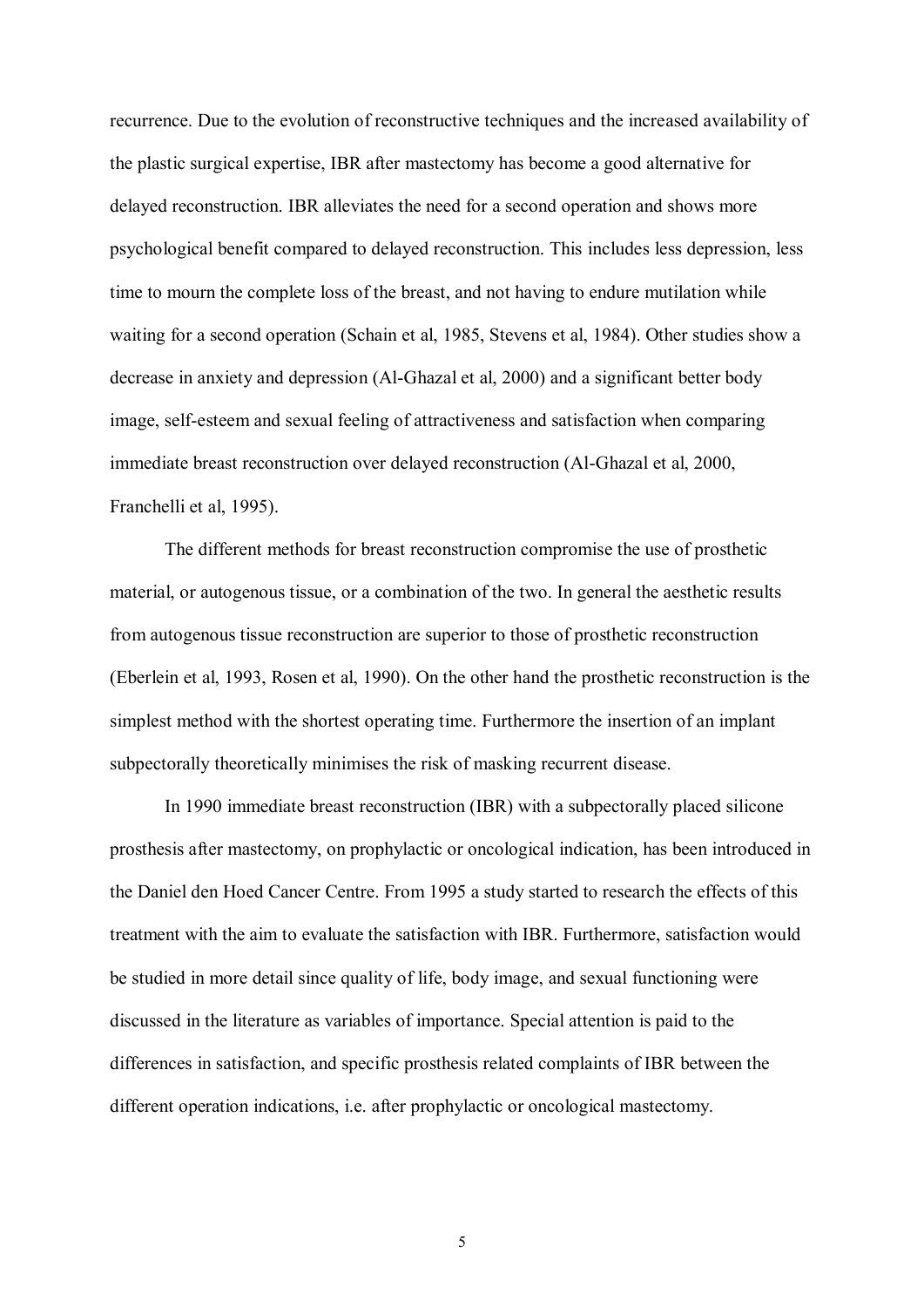# **METHOD**

## Sample

Between April 1995 and May 1999, at the University Hospital Rotterdam/Daniel den Hoed Cancer Centre, 139 women were treated with mastectomy followed by IBR with a subpectorally placed silicone prosthesis. Sixty-eight patients were treated for breast cancer and 71 patients had a prophylactic mastectomy. The operations were performed by one of the two surgical oncologists and one plastic surgeon.

### Surgical technique

The surgical oncologist and the plastic surgeon perform the PM and IBR as a team in a 2.5 hour session. The operation is performed under general anaesthesia with the patient in a half supine position. The mastectomy is done through a vertical, peri-areolar incision, which extends from just above the nipple down to the submammarial fold. The breast including the superficial or subdermal fascia (creating thin skin flaps), the axillary tail, the nipple-areolar complex, and the fascia of the pectoral muscle are removed. The axillary nodes are not dissected in case of a prophylactic mastectomy or in case of in situ carcinoma as operation indication. The axillary nodes are resected through the vertical incision in case of invasive breast cancer as operation indication. After the mastectomy the silicone prosthesis is inserted by the plastic surgeon in a pocket created below the pectoral muscles with some extension to the space underneath the rectus abdominis and the serratus.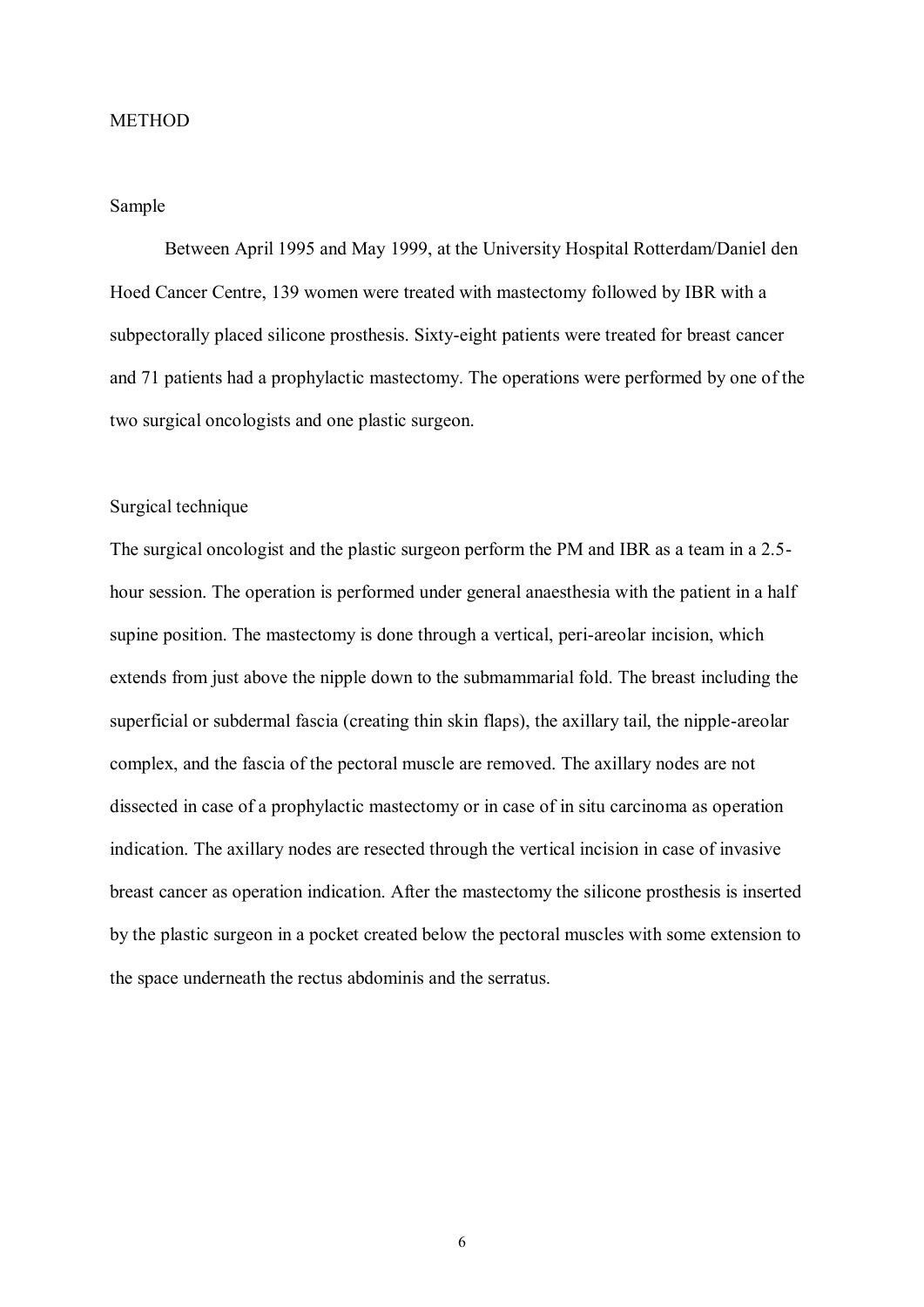#### Development and provision of information

A working group consisting of two surgical oncologists, a plastic surgeon, a rheumatologist, a radiologist and a health psychologist developed information-modules. The modules contained: (1) information about the surgical procedure and its possible complications; (2) the different methods and surgical techniques of breast reconstruction; (3) an account of IBR with the use of a silicone prosthesis; (4) the advantages of the use of a silicone prosthesis and a summary of the controversy over the use of the silicone implant; (5) an explanation of the importance of attending check-ups and reporting complaints. Photographic illustrations were provided of various cosmetic results of IBR.

### Routing of patients

In general all patients undergoing oncological or prophylactic mastectomy are offered immediate breast reconstruction with a subpectorally placed silicone prosthesis. Some remarks for patient selection has to be made. Based on clinical experience this kind of reconstruction is not the method of choice for obese women or those with ptotic breast due to the disappointing cosmetic results. Moreover, based on previous research (Contant et al 2000c) women with radiation therapy of the chest wall are offered autologeous breast reconstruction because of the significant increased morbidity (capsular contracture and loss of prosthesis) of implant reconstruction in irradiated area. Finally skin-sparing mastectomy must be an oncological safe procedure. Therefor, women with T4 breast tumours are treated by regular mastectomy and are excluded from this study.

Patients with an increased risk for breast cancer were seen at the family cancer clinic and extensively informed of their risk of breast cancer, the screening schedule, the pros and cons of intensive surveillance and the possibility of prophylactic mastectomy (PM). Those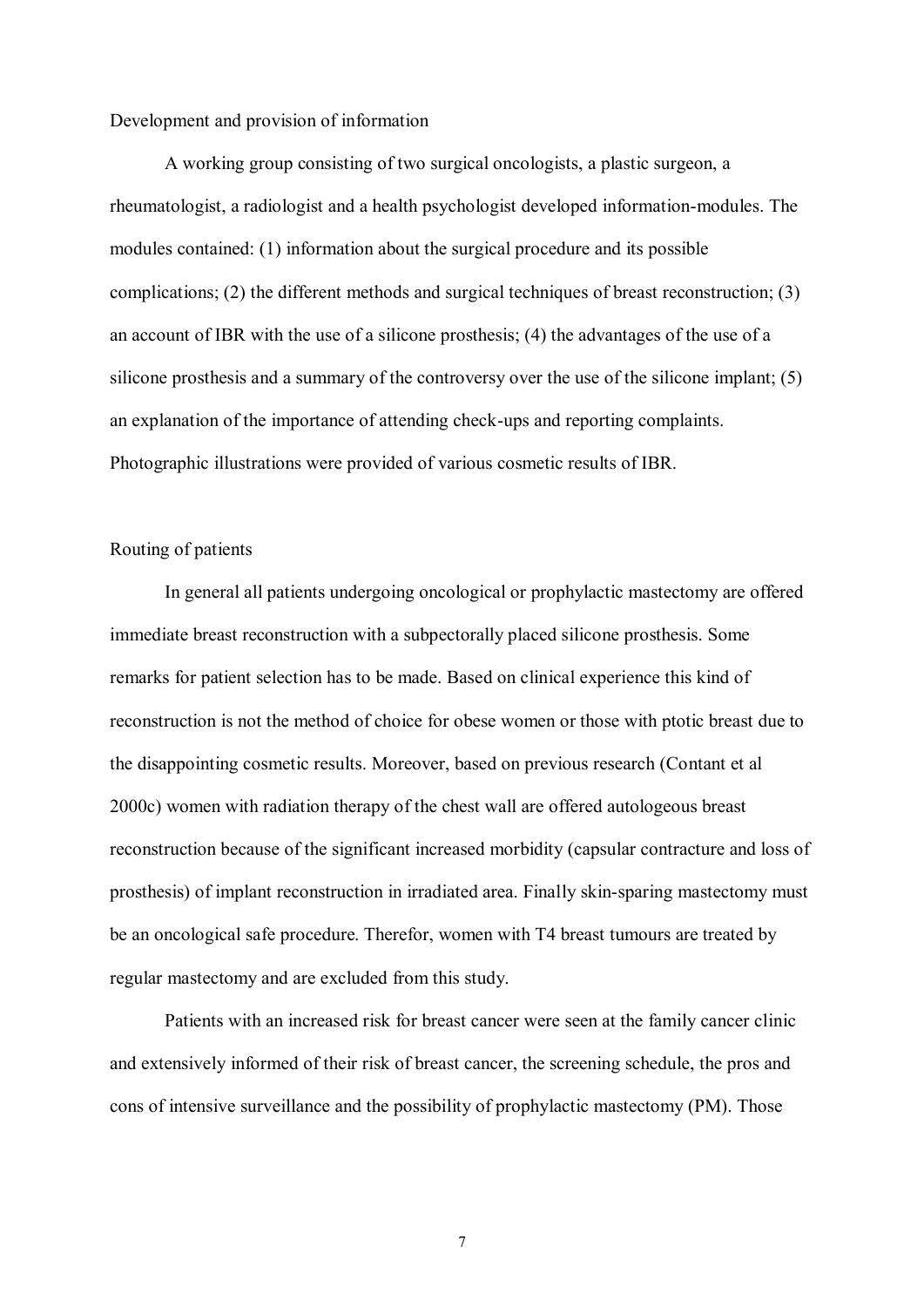patients requesting more information about PM were referred to one of the two surgical oncologist involved in the family cancer clinic.

All patients, who were interested in an immediate breast reconstruction following prophylactic or oncological mastectomy, were informed about this study. During a consultation with one of the two surgical oncologists, the aim and instruments (modules, questionnaire) of the study were explained to the patients. A separate consultation with the plastic surgeon followed for all patients in which detailed information about the method of reconstruction, the pros and the cons of the use of silicone prosthesis, and the expectations of cosmetic outcome was given. In this session photos of reconstructed breasts were provided.

#### Questionnaire

All patients received a self-report questionnaire after an interval of one-year following the operation. The questionnaire was divided into 5 sections dealing with: (1) demographic details; (2) perceived advantages of IBR; (3) satisfaction with IBR; (4) information; and (5) quality of life, body image, and sexual functioning. Some items replicated questions used in previous research (Bergman & van Dam, 1981) or were part of existing scales (de Haes et al, 1990). The researchers of this study designed the other items (Contant et al, 2000a).

#### Analyses

 Data were analysed using SPSS 10.0 for Windows (Statistical Package of the Social Sciences). Analyses used were frequency, Pearson's product-moment correlation, independent samples T-test, factor analysis and reliability analysis for scale construction. In addition stepwise regression analysis was used.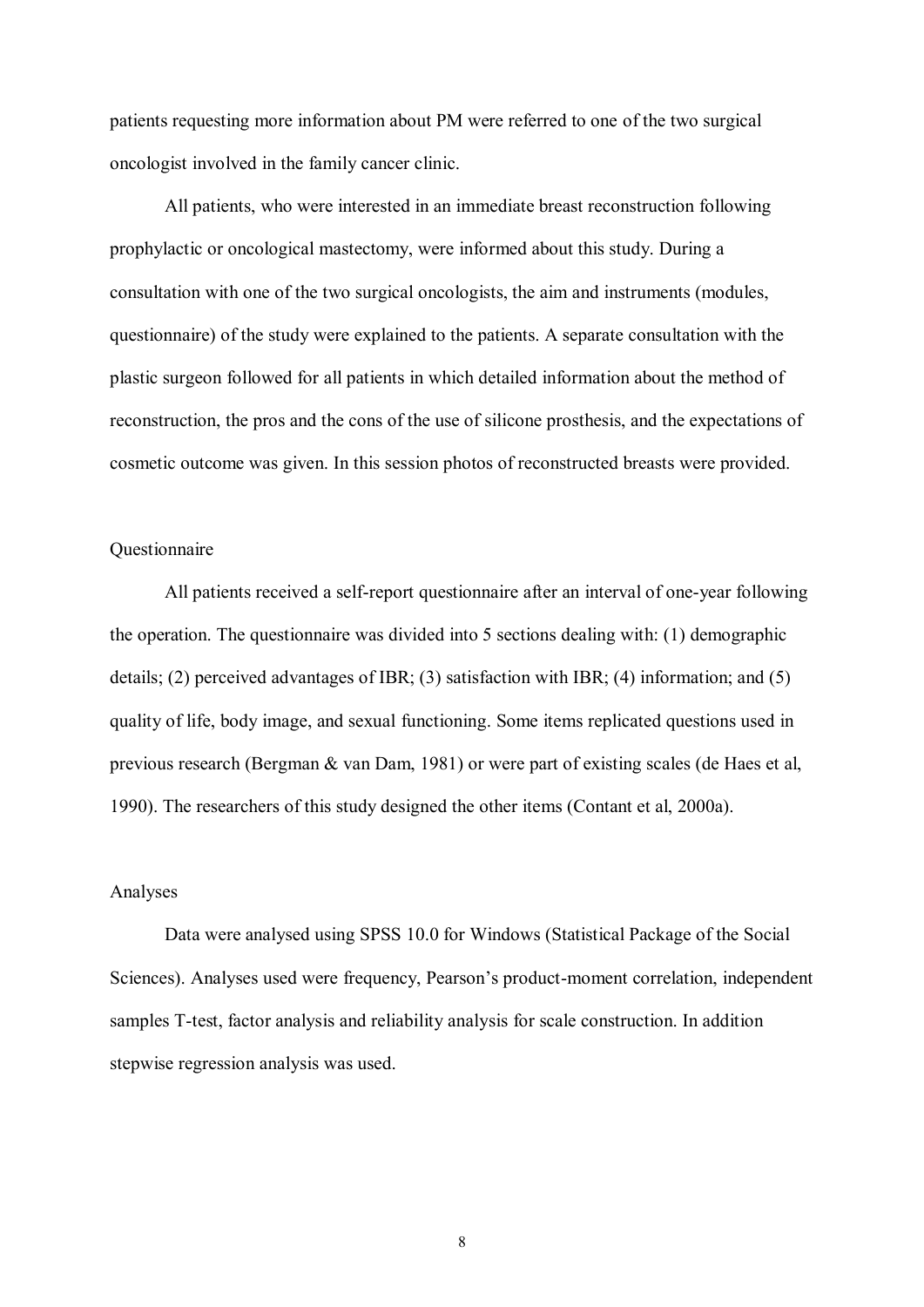Scale construction

All variables of interest in this study were based on the formation of the various items into scales. The criteria for the scale construction, based on methodological conventions and considerations of the results of the factor- and reliability analysis were Eigenvalue  $> 1.0$ , factor loading > 0.40, maximum variance accounted for, and Cronbach's alpha > 0.60. All scales were separately checked for both patients with IBR after oncological mastectomy and prophylactic mastectomy. In Table I, the results of the scale construction are presented. Quality of life was divided in physical and psychological complaint scales of the Rotterdam Symptom Checklist (RSCL) (de Haes et al, 1990). Both contained 12 items. Body image was measured with items used by Bergman and van Dam (Bergman & van Dam, 1981). Three examples of the 6 items used in this scale were: *as far as my breasts are concerned I (1) feel no shame walking around naked, (2) find it difficult to look at myself when getting changed and, (3) find it difficult to touch my reconstructed breast.* Answer categories were "very true", "true", "not at all true". The sexual functioning scale was made up of five items which were specially constructed for this study on the basis of findings in the literature (Table II). The answer categories were the same as for the body image items. The satisfaction score was based on the total score of seven items as reflected in Table III. The reliability of the scale is  $\alpha$  0.75 and 42% of the variance is explained by these items. Information was based on the answers of five questions as presented in Table IV. Crohnbach 's  $\alpha$  was 0.75 and 51% of the variance was explained by these questions. The specific prosthesis related complaints scale was made up of four items dealing with discomfort, pain, tension of the skin, and cold and stiff sensation of the skin of the reconstructed breast. The answer categories were "very true", "true", or "not at all true". The Cronbach's  $\alpha$  was 0.75 and 56% of the variance was explained by these questions. For further analyses, the data on this scale were recoded in a highcomplaint score and a low-complaint score. The maximum score was 11 and the minimum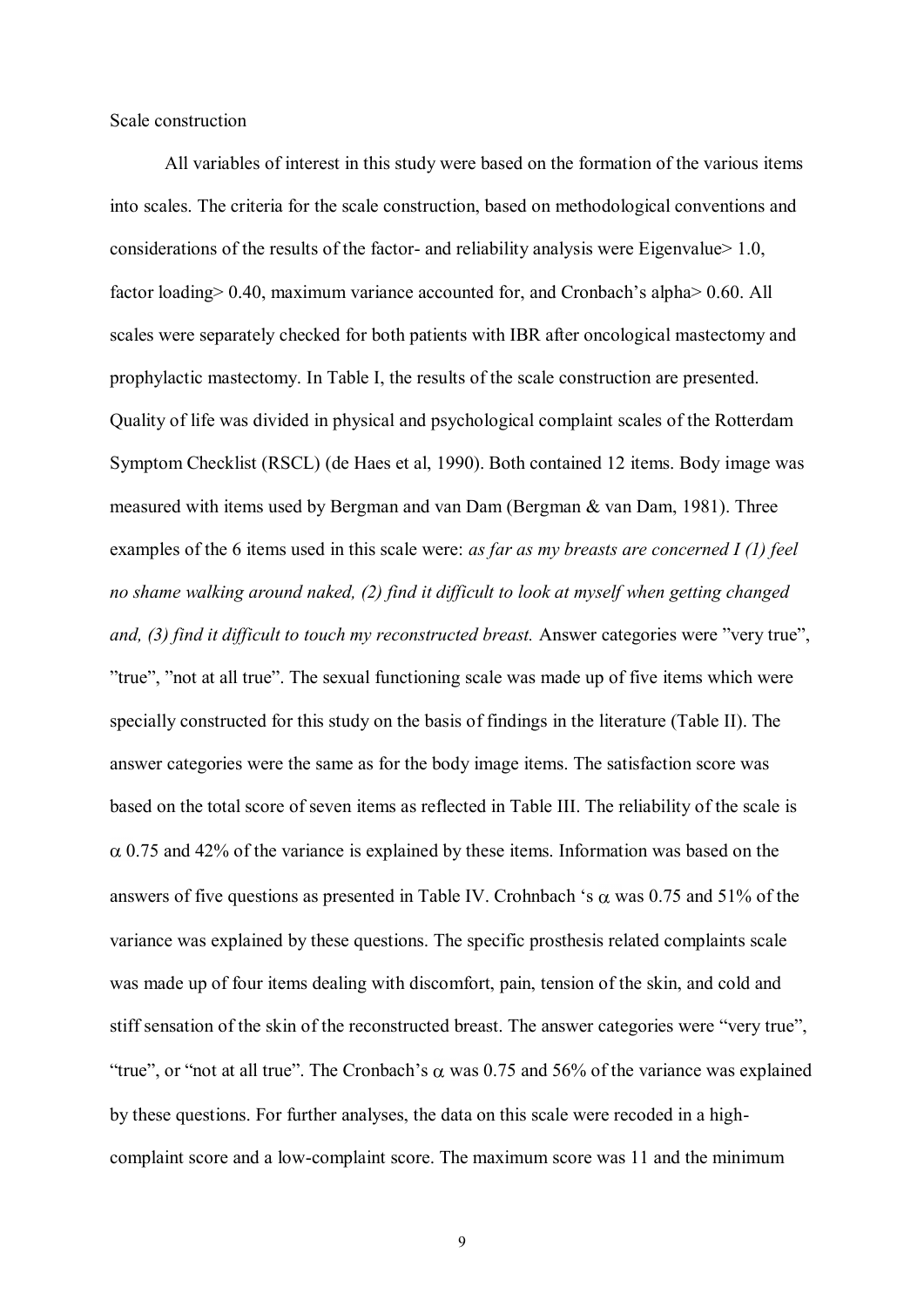score was 4. A score between 4-7 was defined as high, whereas a score between 8-11 was defined as low prosthesis related complaints.

Furthermore scale constructions were made up for cosmetics (Table V), femininity, and depression. The femininity scale was made up of three items, which were the answers to: The advantages of IBR are that I: (1) feel being a women again, (2) feel having regained something of myself, (3) have regained my feelings of femininity. The answer categories were "very true", "true", "not at all true". Three examples of the 6 items used in the depression scale were: (1) do you feel sad and down, (2) do you have outbursts of crying, (3) are you more irritable than before the operation.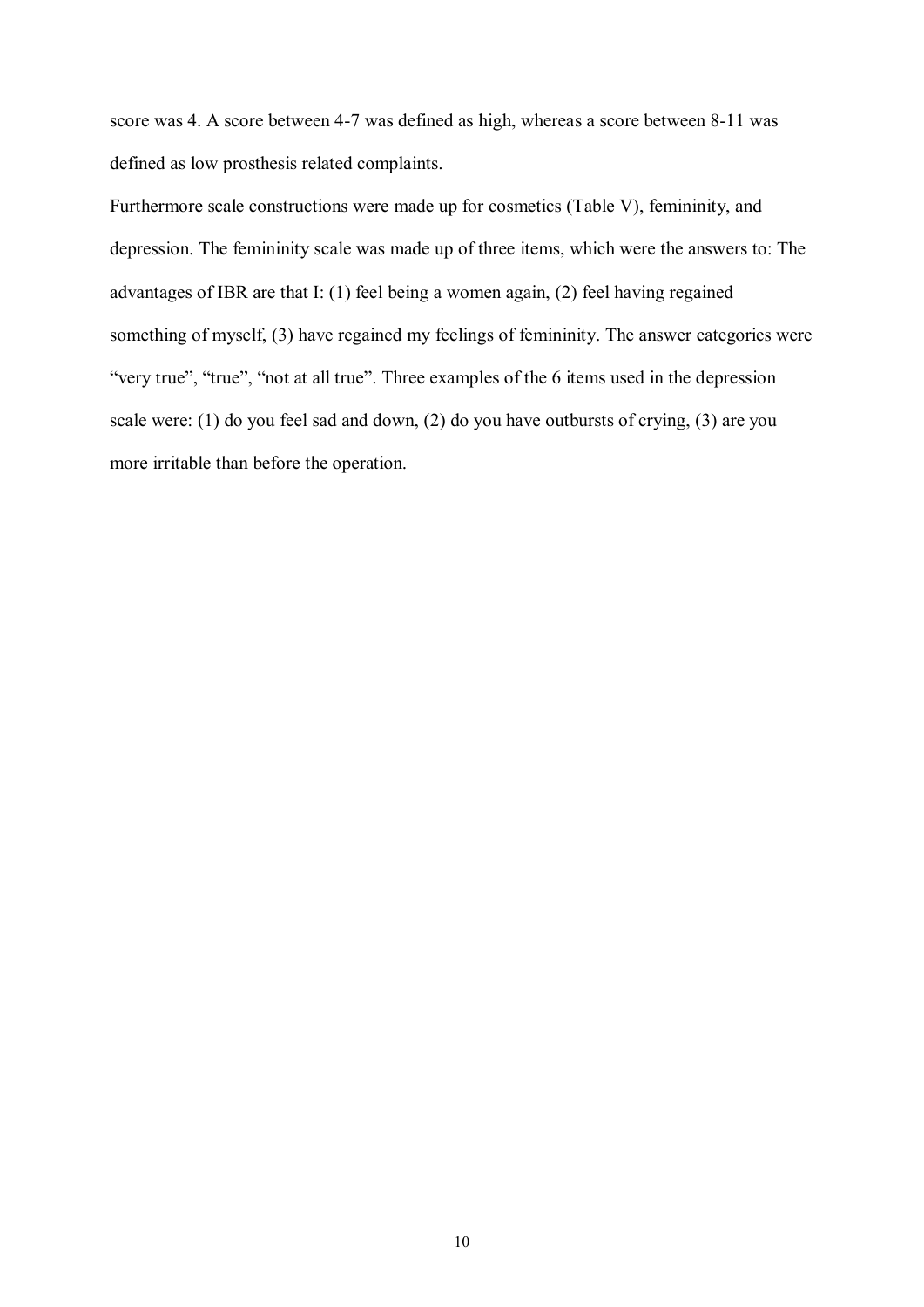#### RESULTS

### Patients

Of the 139 patients, 124 (89%) completed and returned the questionnaire. Their age at operation ranged from 26.7 to 59.5 years (median 40.7 years, mean 41.0 years). The indications for mastectomy were invasive breast cancer in 52, extensive carcinoma in situ 11, and prophylactic mastectomy in 61 patients. These women were separated into 2 groups: the cancer group ( $n = 63$ , age  $26.9 - 67.6$  years, median 43.5 years, mean 43.9 years) and the prophylactic group ( $n = 61$ , age 26.7 – 57.7 years, median 38.6 years, mean 39,7 years).

Fifteen patients did not return the questionnaire. Their medical reports were checked to find a possible explanation. Ten patients underwent a prophylactic mastectomy and the other 5 an oncological mastectomy (breast cancer in 4 and carcinoma in situ in 1 patient). In 1 patient the prosthesis was removed due to complications. Another patient was treated with chemotherapeutics at the moment of receiving the questionnaire. The other 13 patients had no specific complaints or complications.

# Advantages

The most important perceived advantage of IBR was not to have to wear an external prosthesis (overall 95%, prophylactic 100%, and cancer 90%) (Table VI). The advantages "not to have to wear an external prosthesis" and "to endure the amputation more easily" were significantly more mentioned in the prophylactic group (respectively Chi-square  $= 6.2$ ,  $p=01$ , and chi-square  $= 4.5$ ,  $p = .04$ ). Six patients within the cancer group did not see 'not to wear an external prosthesis' as an advantage of IBR. Further in depth analysis showed that all these patients had more expectations of the result of IBR and had an asymmetric reconstruction.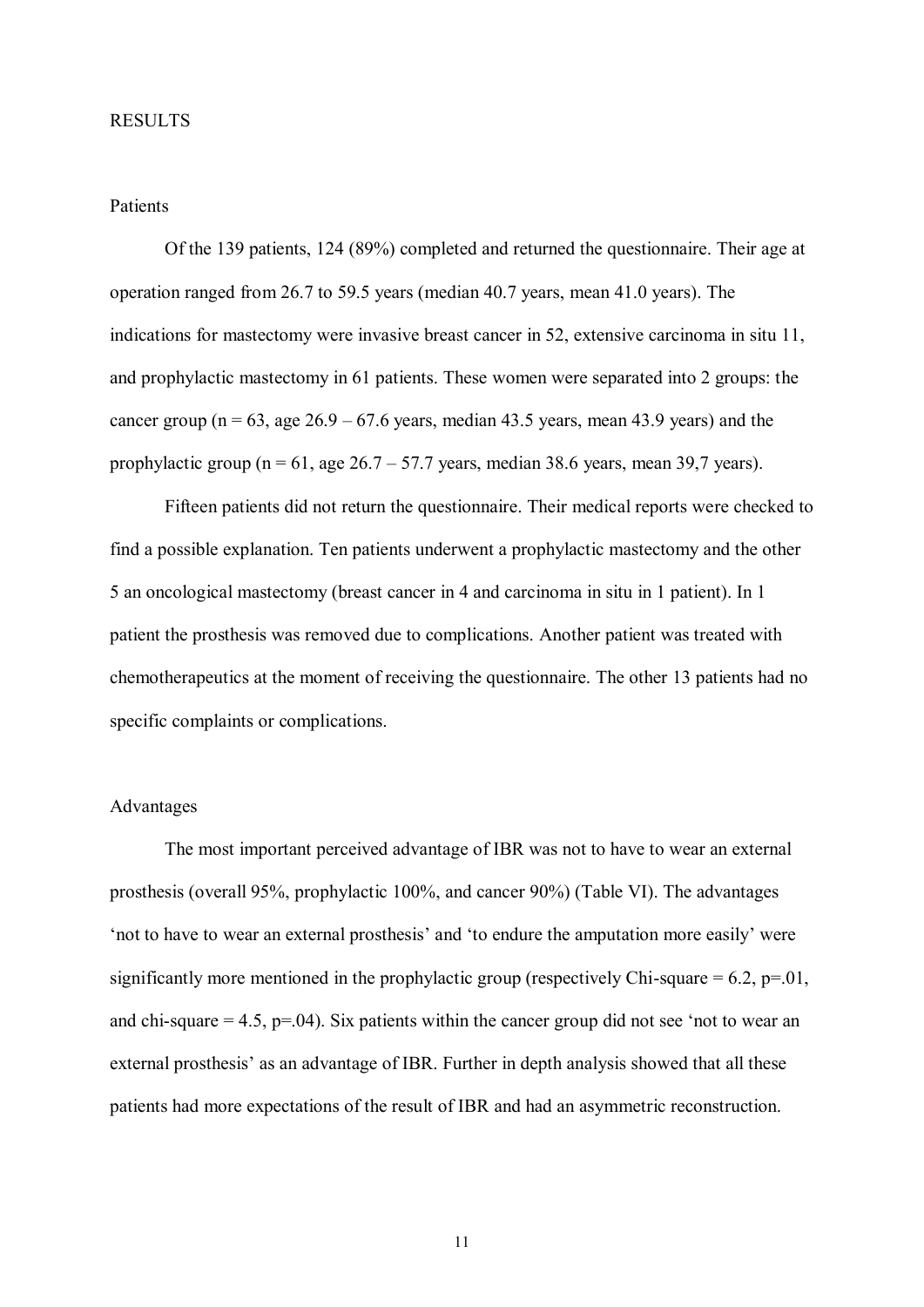### Satisfaction with the treatment

Patient's satisfaction with IBR by silicone prosthesis was measured in terms of seven questions (Table III). There was no significant difference in the items of the satisfaction scale between the prophylactic and the cancer group. Almost all patients would recommend IBR to other patients (94%). Fifteen patients (12%) would never choose IBR again. Reasons given were: concerns about the possible complications associated with silicone gel implants (9), postoperative complications (4), and disappointing cosmetic result (1). One patient did not specify her disapproval for IBR with silicone prosthesis. Twenty patients (16%) would dissuade other patients from having IBR with silicone prosthesis. Eleven patients thought the choice for IBR with silicone prosthesis was too personally. Other reasons to dissuade women from having the treatment were postoperative complications (5), concerns about silicone prosthesis (2), disappointing cosmetic result (1), and preference for another method of IBR (1). Although one-third of the patients had complaints about the prosthesis, most patients were satisfied with the reconstruction and would undertake it again (further analysis about this finding will be presented in the next section). There was no correlation between the satisfaction factor or the 7 satisfaction items and who (myself/surgeon/together/others) the decision for IBR had made.

In Table VII the correlation between satisfaction with IBR and psychological and physical quality of life, sexual functioning, specific complaints of the prosthesis and body image are presented. All, except body image, correlated significantly with satisfaction. The highest negative correlations were with cosmetics ( $r = -0.58$ ), information ( $r = -0.45$ ) and specific prosthesis related complaints  $(r = .39)$ . The more specific prosthesis related complaints the patients had and the more information was needed, the less satisfied they were with IBR. In the stepwise regression analysis with satisfaction as dependent variable and psychological and physical quality of life, cosmetics, information and specific prosthesis related complaints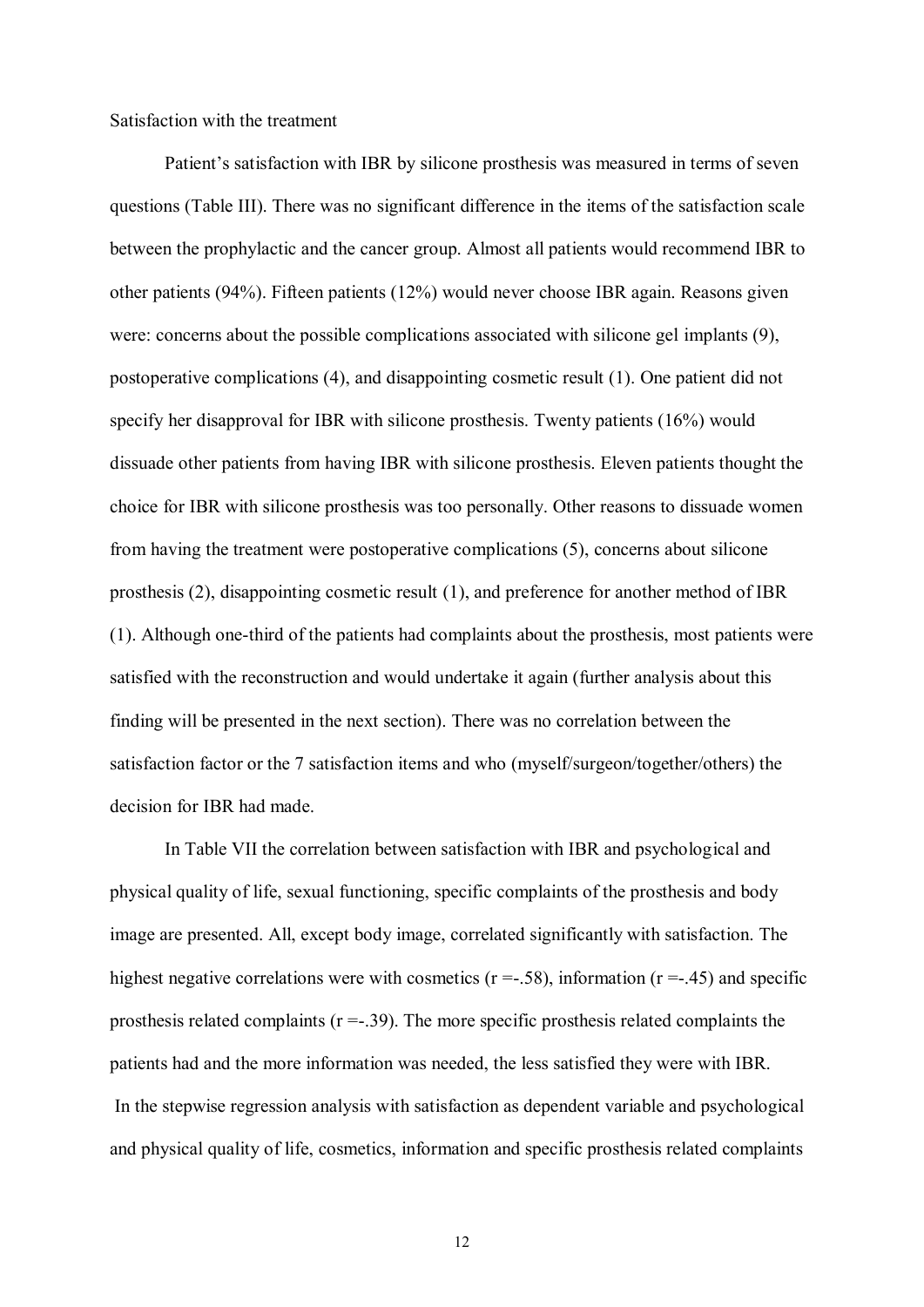of the prosthesis as independent variables, only the latter 3 variables entered the regression and explained 49% of the variance of satisfaction  $(R = 70; R \text{-}square = .49)$ .

**Overall body image correlated significantly with cosmesis (r=0.29, p=.006), prosthesis related complaints (r=0.28, p=.02) and depression (r=0.21, p=.03). For the prophylactic group none of the scales correlated significantly with body image and for the cancer group cosmesis (r=.36, p=.007), prosthesis related complaints (r=.37, p=.004), depression (r=.26, p=.05), and femininity (r=.32, p=.02).** 

### Reconstruction related complaints

Thirty-eight percent of the women in the oncological group and 25% in the prophylactic group had high specific prosthesis related complaints (ns). Interesting differences were found between the cancer and the prophylactic group as far as the relation between these complaints and the psychological profile of the patients are concerned. Recoding the total score of the answers into a high complaint and a low complaint group showed a significant influence of the specific prosthesis related complaints on the sexuality score ( $t=2.8$ ,  $df=51.1$ ,  $p=0.007$ ) and images of femininity for the cancer group only (t=3.6, df=76.4, p=.001) (Table VIII). As can be expected for cancer patients because of the diagnosis of the illness, the physical quality of life score showed a significant difference between the high complaint and low complaint group for this group only, too. (cancer group:  $t=2.6$ ,  $df=32$ ,  $p=.014$ ; prophylactic group:  $t=63$ ,  $df=20.9$ ,  $p=.54$ ). Other significant differences on psychosocial variables between the high and low complaint score for the cancer group, but not for the prophylactic group, were found for cosmetic ( $t=-3.7$ ,  $df=35.9$ ,  $p=.001$ ), depression ( $t=-2.1$ , df=39.7, p=.048) and body image (t=-2.7, df=32, p=.011). These differences showed a higher score for the low complaint group in comparison with the high complaint group. A last interesting finding on the differences in the complaint groups for the cancer group, but not for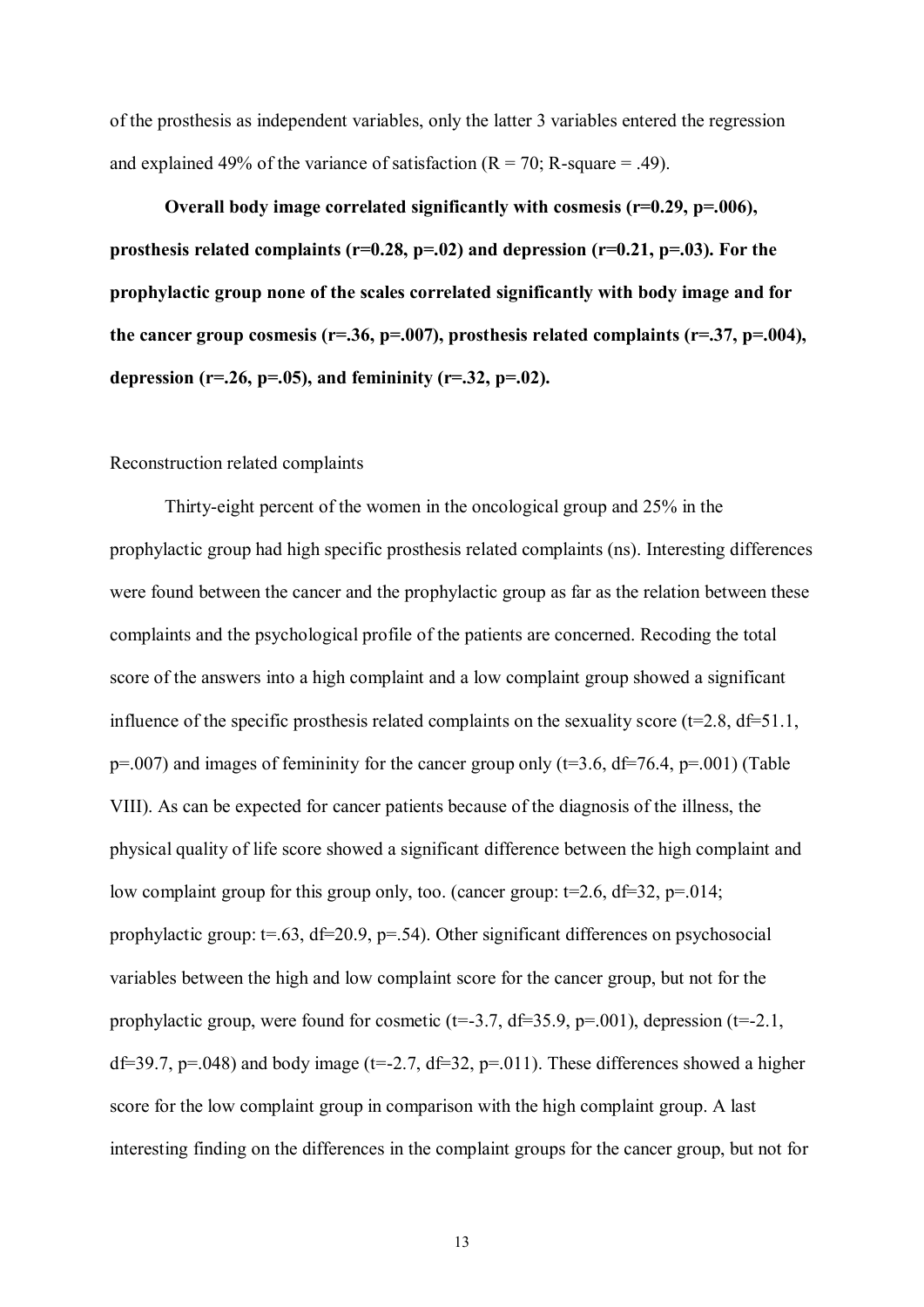the prophylactic group was for general satisfaction. Contrary to what one would expect (as indicated in the previous section), the high complaint group showed significant more satisfaction than the low complaint group ( $t=3.4$ ,  $df=27.6$ ,  $p=.002$ ) The only significant difference between the high and low complaint group found in the prophylactic group, but not in the cancer group, was for information ( $t=-2.6$ ,  $df=12.4$ ,  $p=.02$ ). For this result the low complaint group was more satisfied with the information provided than the high complaint group.

#### Information

Even though 95% of the patients obtained written information about IBR and silicone prosthesis, and 99% of the patients was informed about the use of a silicone prosthesis and 98% about the dis/advantage of silicone prosthesis, a quarter of the patients still had a need for more information (Table IV). The cancer group was more in the need of information than the prophylactic group, although not significantly. In general, most women (90%) were satisfied with the information that they had about how to cope with specific problems and where to find help.

The correlations between the information factor and the satisfaction and specific prosthesis related complaints were significant ( $r = -.45$ ,  $p = .000$  and  $r = .32$ ,  $p = .001$ respectively). This means, the less satisfied the patients were and the more complaints they had, the higher was the need for information. In Table IX the correlation between satisfaction and the 3 of the 5 different information items are given. In the cancer group all these 3 items had a negative correlation, meaning, the less satisfied patients were with IBR, the higher was their need for more information about the use of silicone prosthesis  $(r = -.51)$ , dis/advantages of IBR ( $r = -0.37$ ) and the results of IBR ( $r = -0.39$ ). In the prophylactic group only satisfaction and more information about the results of IBR correlated significantly  $(r = -.44, p = .001)$ .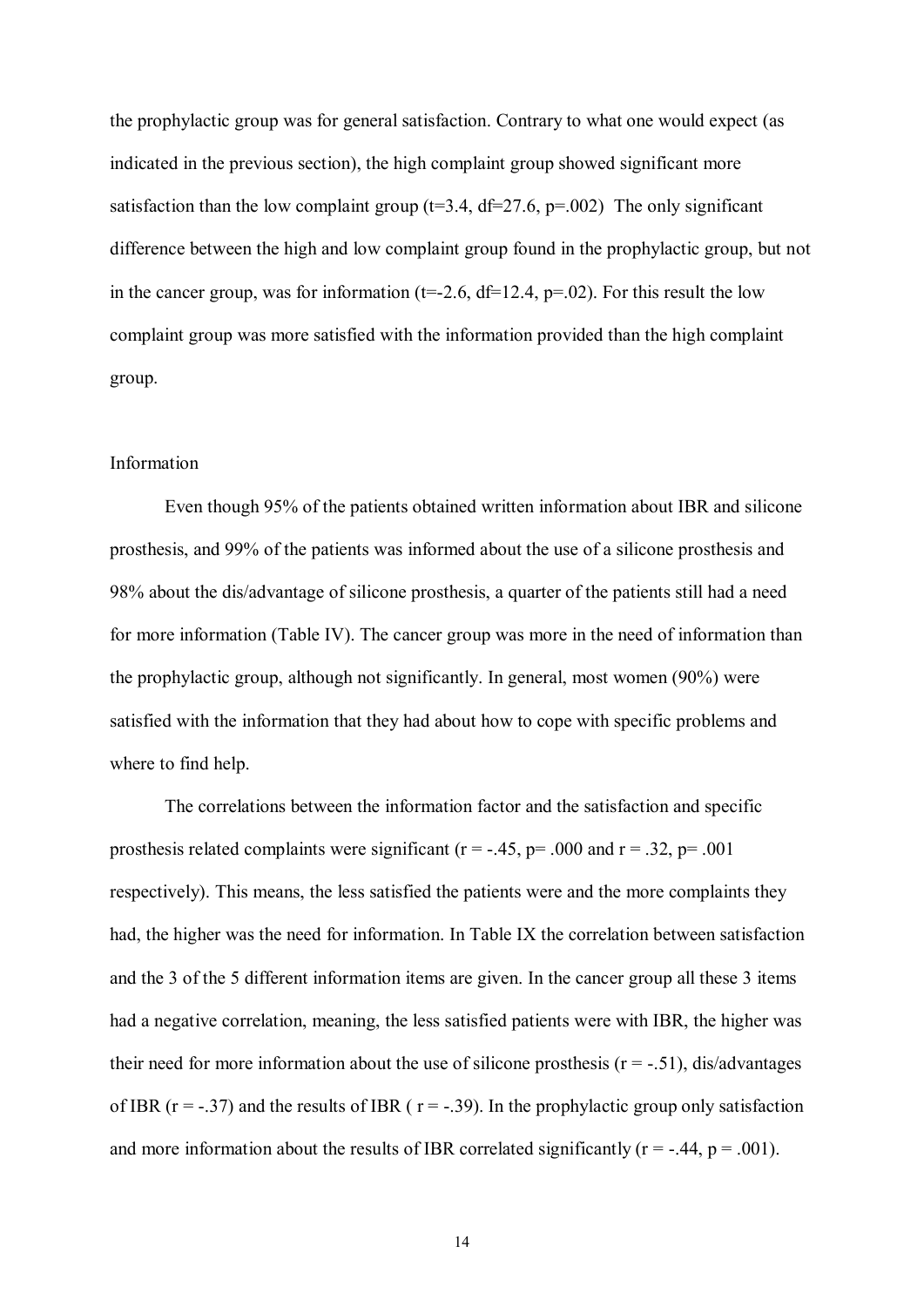#### DISCUSSION

In this study patients' satisfaction with, the treatment and information one year after mastectomy followed by immediate breast reconstruction with silicone prosthesis was evaluated. The examined patients were distinguished in two separated groups, those who underwent a prophylactic mastectomy and those who underwent a mastectomy for breast cancer. In the former group mastectomy is determined by balancing the negative effects of breast removal against the reduction of breast cancer incidence. Moreover, these women can choose between two treatment-options, regular surveillance versus prophylactic mastectomy, while the women with breast cancer have only one option. Furthermore, the decision making in both groups is different. A psychologically difficult decision-making process lengthens the time to operation in women with a prophylactic mastectomy. In the Daniel den Hoed Cancer Centre it takes half a year to one year after the patient is referred from the family cancer clinic to the definite prophylactic operation. In women confronted with the presence of breast cancer the time to operation is usually substantially shorter for oncological reasons.

Not to have the experience of an external prosthesis was the most important perceived advantage of IBR, which was significantly more agreed in the prophylactic group (overall 95%, prophylactic 100% and cancer group 90%, p<.05). This is in accordance with previous research (Contant et al, 2000a, Schain et al, 1985, Stevens et al, 1984), which indicates that the though of having to wear an external prosthesis is very threatening for women regarding sport and leisure activities and not being able to wear the clothes they want to. The 6 women (10%) within the cancer group, who did not see "not to wear an external prosthesis" as an advantage of IBR, had more expectations of the result of IBR and had an asymmetric reconstruction. Moreover these women were less satisfied and had more specific prosthesis related complaints. Perhaps these women would have had more benefit from an external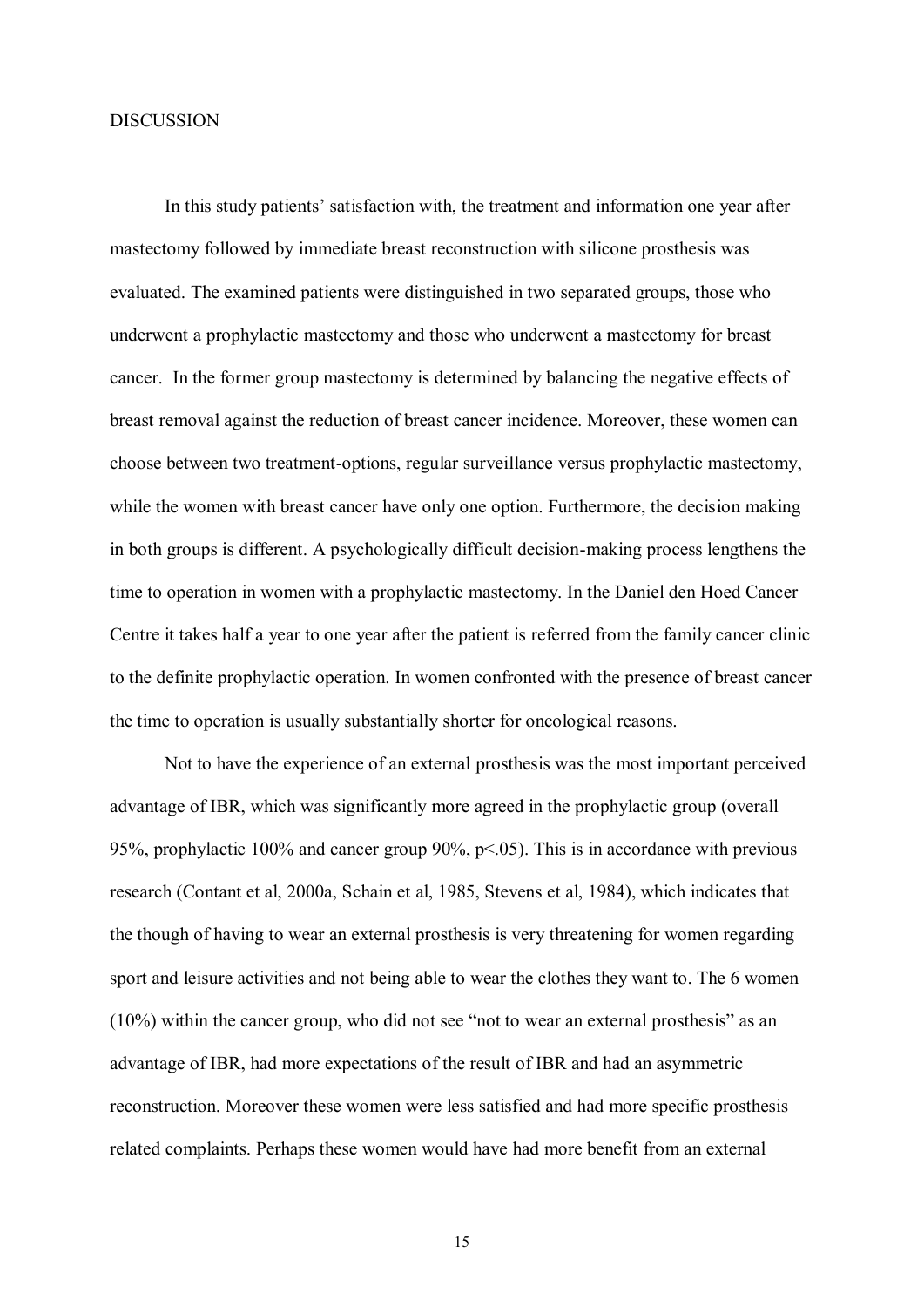prosthesis or delayed breast reconstruction than a disappointing immediate breast reconstruction.

In a report of Borgen 5% of the women had later regrets about the prophylactic mastectomy (Borgen et al, 1998). The most important factor that predicts an unfavourable outcome in this study was a physician-initiated discussion. In this study it was evaluated analogously if there was a relation between satisfaction with the IBR and the initiator for IBR. More than 50% of the women in the prophylactic group choose for IBR by themselves compared to 30% of the women in the cancer group. There was no relation between who had made the decision for IBR and satisfaction.

 Overall, the patients in the underlying study were satisfied with their breast reconstruction with silicone implant. Almost all patients would recommend IBR to other patients (94%). Fifteen patients (12%) would never choose IBR with silicone prosthesis again, mostly because of the concerns about the possible complications associated with silicone prosthesis. It is claimed that silicone implants could introduce a rheumatoid autoimmune syndrome. At this moment a prospective study is carried out in the Daniel den Hoed Cancer Centre, in which all women are followed, who are operated since 1995 with subpectorally placed silicone prosthesis. In this study women are checked regularly serologically and by questionnaire for rheuma, sjögren, and raynaud related complaints. The methods used in this study are already published in a retrospective study (Contant et al, 2000b). Awaiting the results of this prospective study the conclusions from the literature that there is no evidence for a silicone-related syndrome are conformed (Gabril et al, 1994, Hennekens et al, 1996, Noone et al, 1997, Sanchez-Guerrero et al, 1995).

Although 30% had prosthesis related complaints, i.e. discomfort, pain, tension of the skin, cold and stiff sensation of the reconstructed breast, 80% were satisfied with their IBR. These specific prosthesis related complaints were highly correlated with satisfaction ( $r = -.39$ ,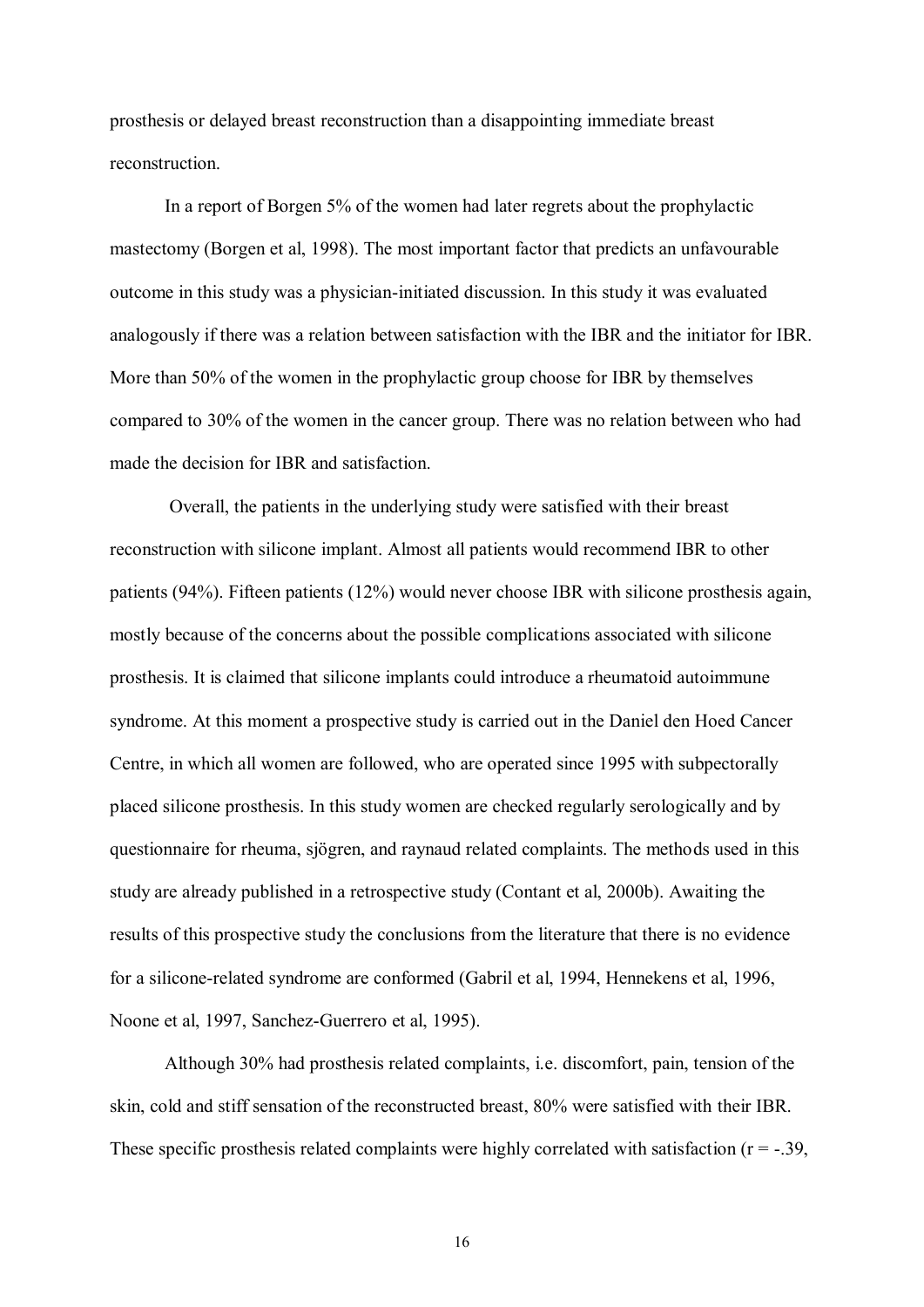$p = .000$ ). Moreover, this was one of the 2 scales showing significant results with the satisfaction scale in both the prophylactic and cancer group. On the whole more the prosthesis related complaints were scored for the cancer group than for the prophylactic group. A closer look at the results of the t-tests between the complaint groups and the different scales also showed more significant differences for the cancer group than for the prophylactic group. The results as far as sexuality and femininity are concerned, showed that these female domains are more affected by the occurrence of both cancer and physical complaints. Maybe these two together were too much stress for a patient to cope with, while at the same time trying to come to terms with a mutilation of the female breast - the pillar of both sexuality and femininity. This explanation was supported by the results of the cosmetic and body image scales, because these domains were affected by the whole group of cancer patient irrespective of the strength of their physical complaints. The result that the lower complaint group had a higher depression score for women with cancer was also interesting. A possible explanation for this could be that physical complaints detract attention away from the psychological process of dealing with the cancer diagnosis. An absence of these complaints means that one has to confront the anxiety and uncertainty of this life threatening disease. Feelings of depression are still quite common in patients a year after their operation (Goldberg, 1988, Kurtz et al, 1995). These results also showed that the quality of the information provision about the reconstruction was more important for the prophylactic group with low physical complaints than for the cancer group. An explanation for this could be that these women had less stress because of fewer complaints and no cancer diagnosis to come to terms with. In the light of stress theory (Folkman, 1984)**,** this could mean more concentration for other domains such as information.

Furthermore, the non-significant correlation between satisfaction and body image is interesting and contradicts previous research findings that breast reconstruction in general and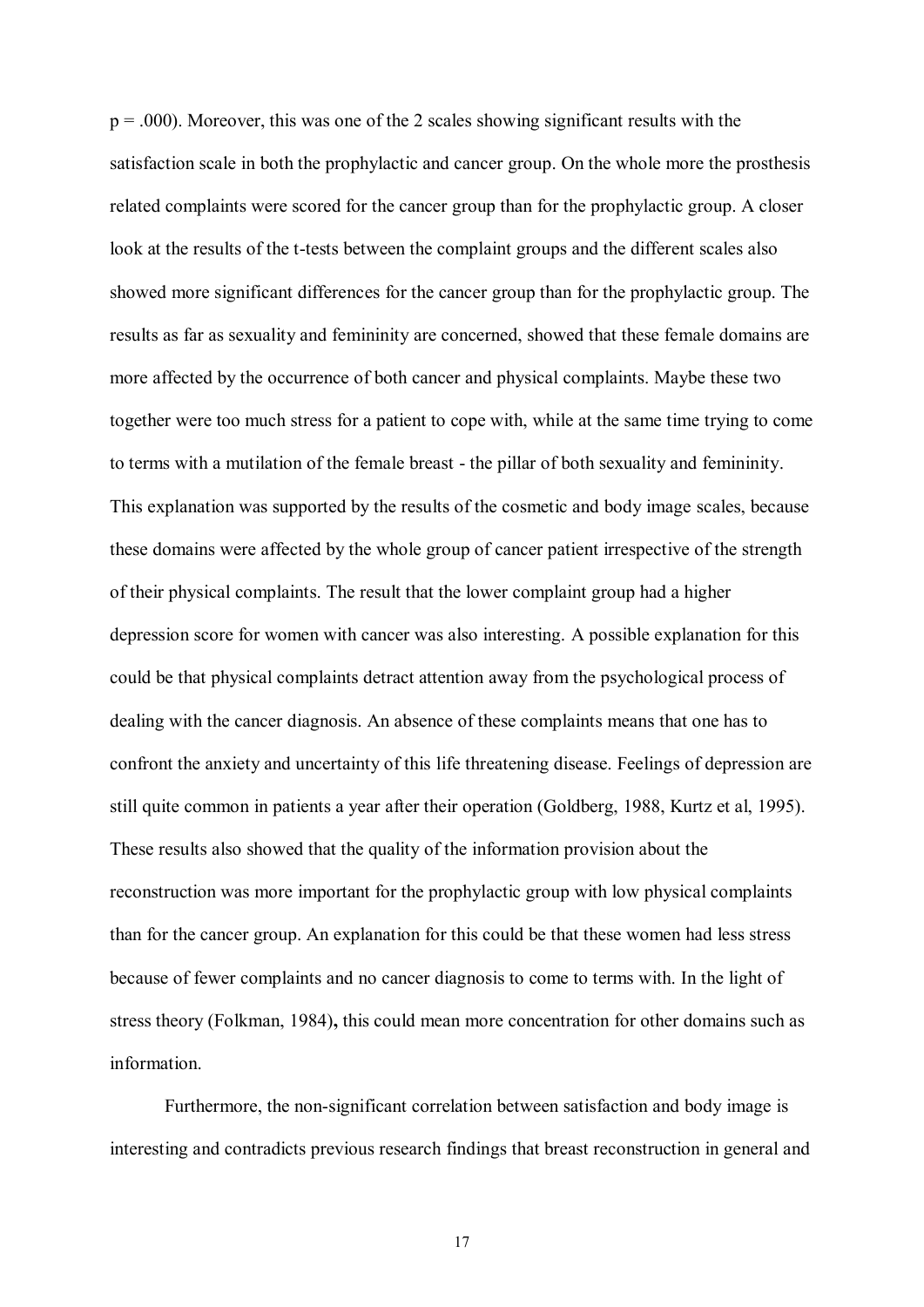immediate breast reconstruction in particular have a significant influence on body-image. (Noone et al, Plast Reconstr Surg 1982) (Dean et al, Lancet 1983) (Stevens et al, Plast Reconstr Surg 1984) (Franchelli et al, Plast Reconstr Surg 1995) (Pusic et al, Plast Reconstr Surg 1999) (Al-Ghazal et al, Eur J Surg Oncol 2000). **A closer look at the body image scale in the 2 different groups finds a significant correlation with cosmetics, prosthesis related complaints, depression, and the femininity –scale for the cancer group but no significant correlation with none of the scales in the prophylactic group. A possible explanation can be the scale construction. In this study body image was measured with items used by Bergman and van Dam (Bergman & van Dam, 1981). In their study only women with mastectomy breast cancer were included. Obviously this scale can not be used in women with prophylactic mastectomy. However, in previous research (Contant et al, 2000a) we did find a significant correlation between satisfaction and body image. The reason for this contrary result is unknown. Probably, cosmesis, prosthesis related complaints, depression and femininity are more important for body image than satisfaction with IBR. This can be explained by the different items of cosmesis and prosthesis related complaints (both highly significant in the cancer group), all dealing with questions about the breast, which is more body related than general questions about IBR, items of the satisfaction scale.** 

 In previous research (Contant et al, 2000c, Contant et al 2002) it was indicated that IBR with a subpectoral placed silicone prosthesis was with considerable complications, especially in women who had had radiation therapy of the thorax previous or after IBR. In particular, capsular contracture around prostheses situated in the radiation field was significantly increased (Contant et al, 2000c). In this study the group women with radiation therapy was too small to compare satisfaction in women with or without radiation therapy and IBR. On the other hand the most common delayed complication of IBR with a subpectoral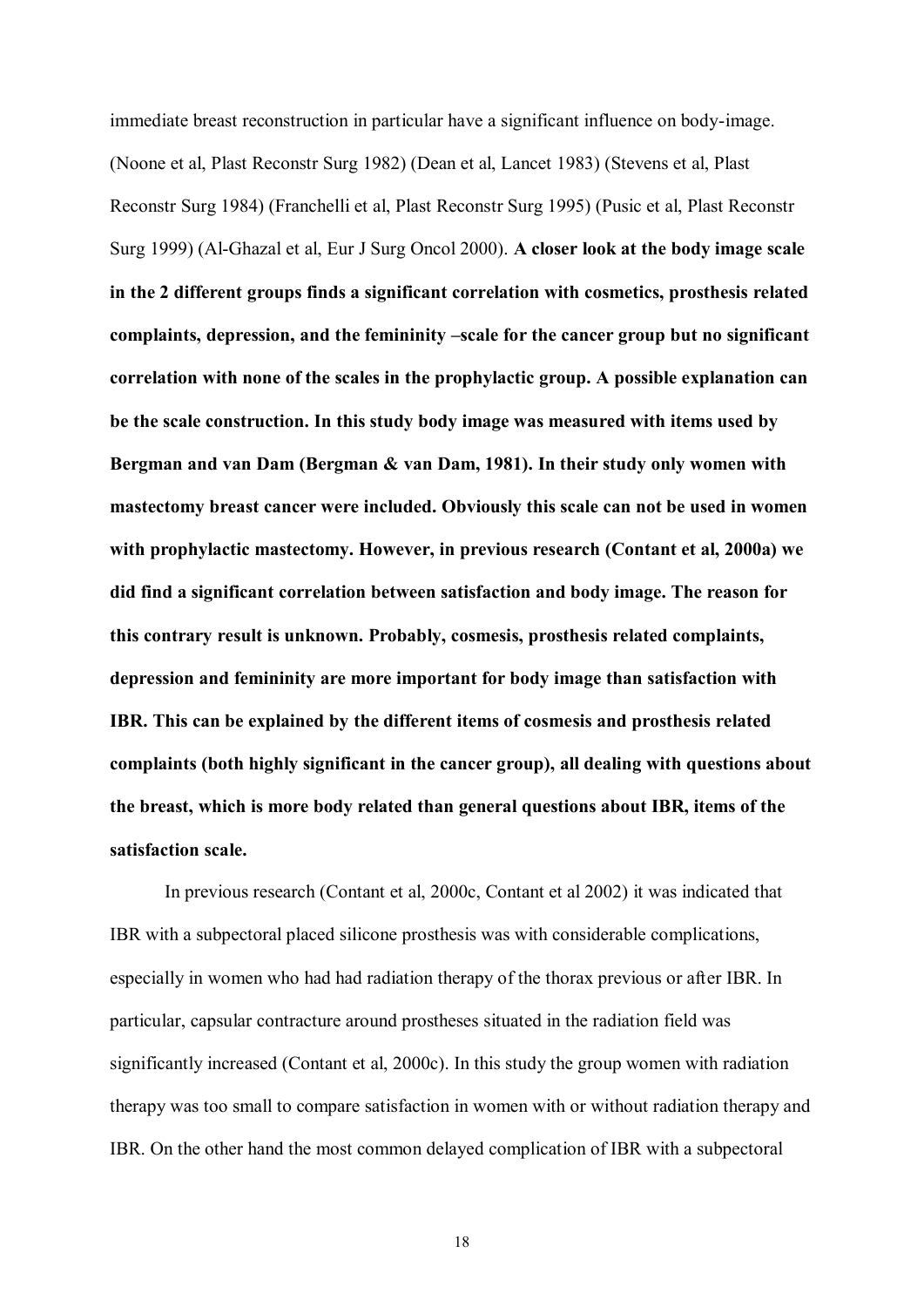silicone prosthesis was capsular contracture which occurred in 21% of the reconstructions leading to surgical intervention in 88% (Contant et al, 2000c). Capsular contracture results in hardening, tightness, mild-to-severe pain and deformity of the breast. In other words these symptoms are in accordance with the items of the prosthesis related complaints. Indirectly we could say that it is likely that complications may have an impact on satisfaction with IBR.

The unexpected finding of this research was the significant finding that the high complaint group showed more satisfaction than the low complaint group. A possible explanation for this might be found in Festinger's Cognitive Dissonance Theory (Festinger, 1957). This theory clarifies the difficulty people experience when living with two conflicting constructs. Having made the choice for breast reconstruction was positive, enduring physical complaints is negative. If the woman would indicate that she is dissatisfied with the reconstruction, she has to admit that she has made the wrong choice. Unless the reconstructive breast is removed, this leads to a state of dissonance, which is psychologically uncomfortable and quite stressful for a person. If the woman states that she is nonetheless satisfied with the reconstruction, her cognitive state is consonant and less stressful.

Since the need for more information about silicone prosthesis and breast reconstruction was compared in a former published study (Contant et al, 2000a), it can be concluded that the need for more information is weakened. The patient sample can explain this: in the present study 50% of the women had a prophylactic mastectomy, compared to 12 % prophylactic mastectomies in the former study. In the present study the cancer group was more in need for information, although not significant. Moreover, satisfaction was significantly correlated with 3 information items in the cancer group conform the former study (Contant et al, 2000a). In the prophylactic group only one information item correlated significantly. This can be explained by the difference in decision-making time-interval. While a women with a high risk for breast cancer has several contacts with different specialist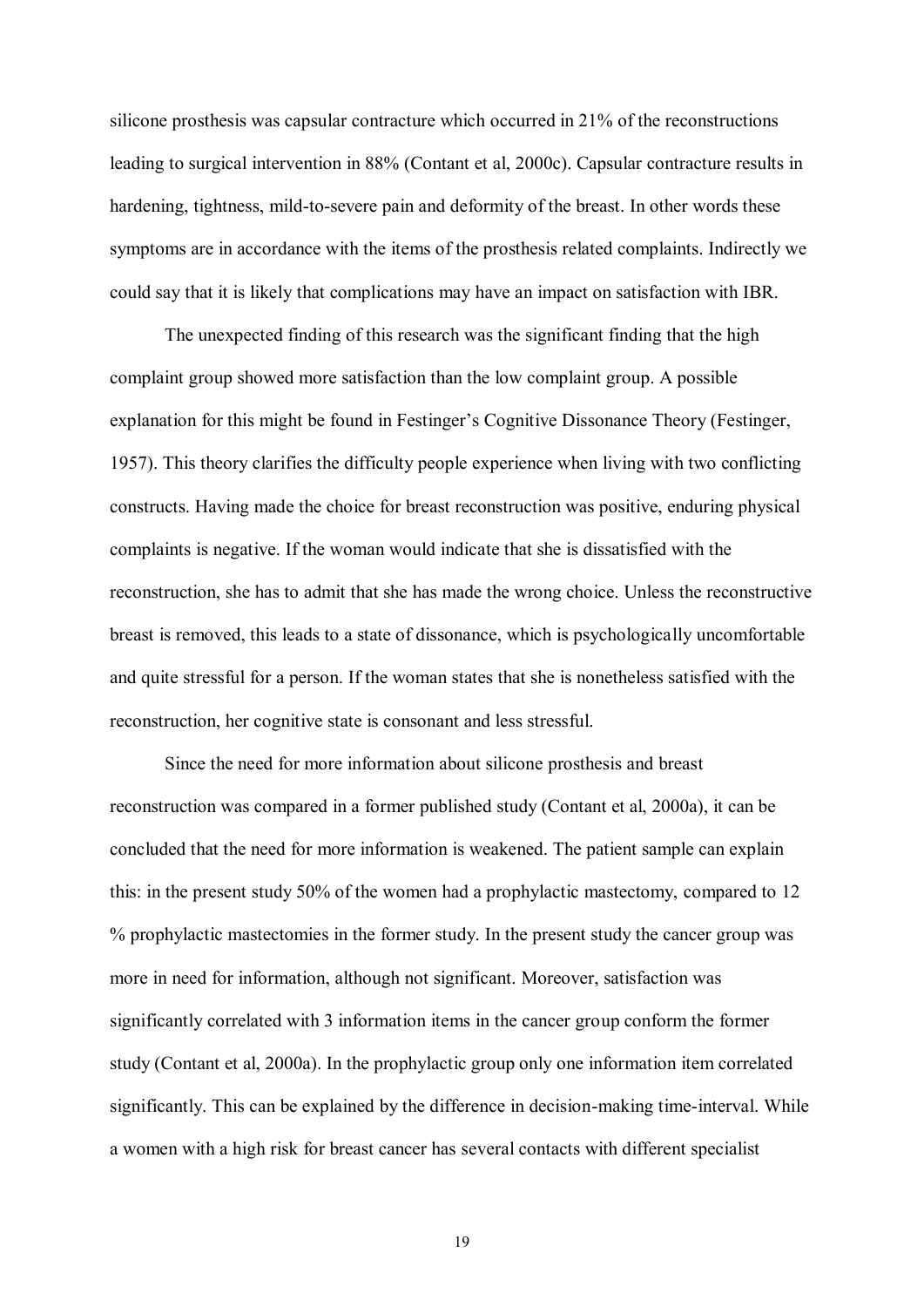(genetics, oncologist and surgeon) during a period of several months in which a thoughtful decision can be made for prophylactic mastectomy and IBR, a women with breast cancer has only several weeks. In other words the high-risk women have more time to get the information they wanted and have more time to think about the treatment they are going to chose for. The cancer patients, on the other hand, need more effective information for important decisions in a shorter time interval.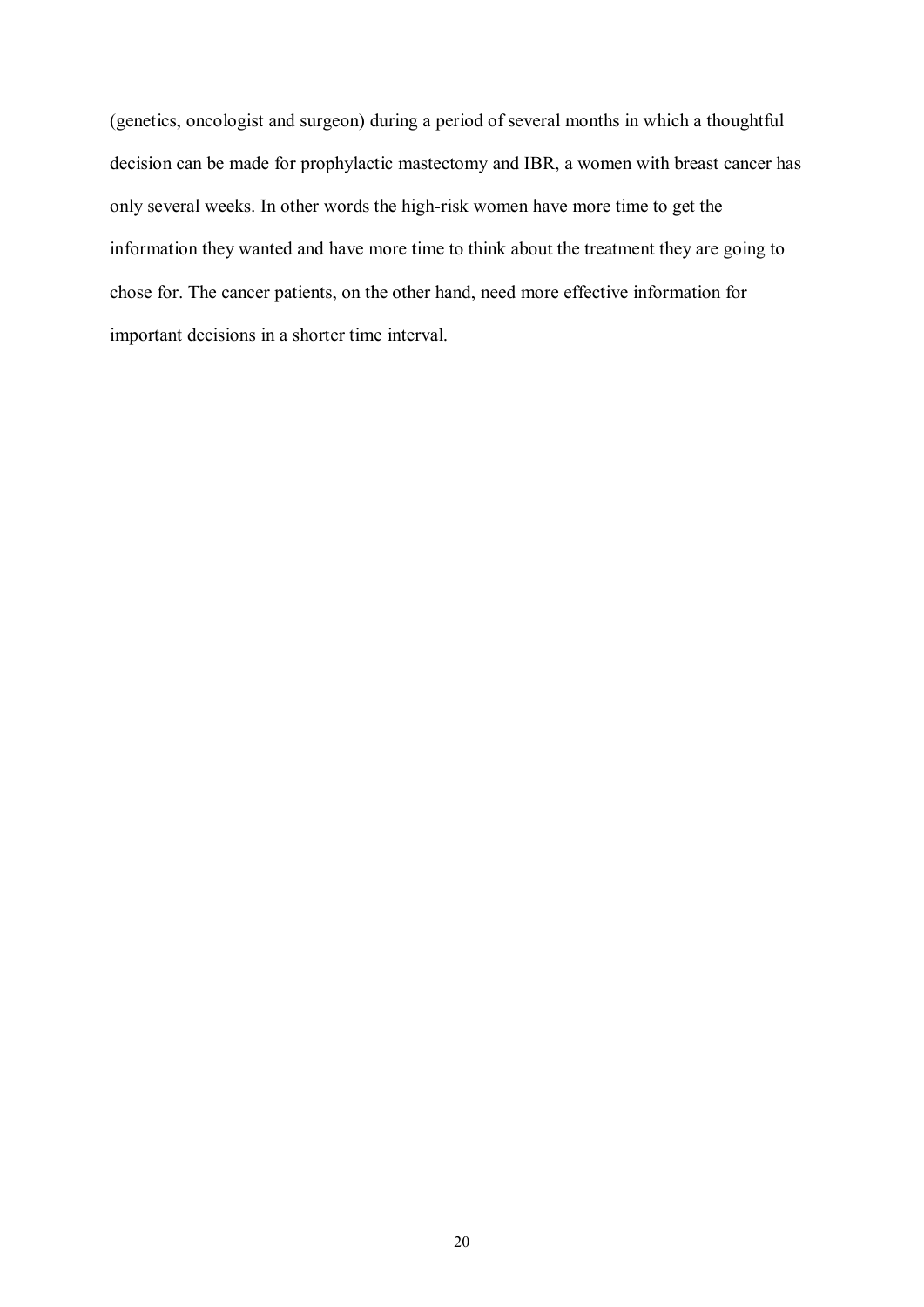### **CONCLUSIONS**

The main advantage of IBR is 'not to have to wear an external prosthesis', which is significantly more agreed in the prophylactic group. More than 50% of the women with a prophylactic mastectomy choose IBR themselves. This is significantly more than in women with an oncological mastectomy, for whom the choice for IBR is made primarily by the surgeon. Satisfaction is not related to the decision-maker of IBR (patient/ surgeon/ together).

Although many women (30%) have breast reconstruction related complaints, the majority (80%) is satisfied with IBR after mastectomy. There is no significant difference in satisfaction between the prophylactic group and the cancer group. Overall satisfaction is mostly influenced by cosmetics, information, and prosthesis-related complaints. Especially prosthesis related complaints are important for both the prophylactic and the cancer group. It is very important to inform these women about the possible specific IBR related complaints.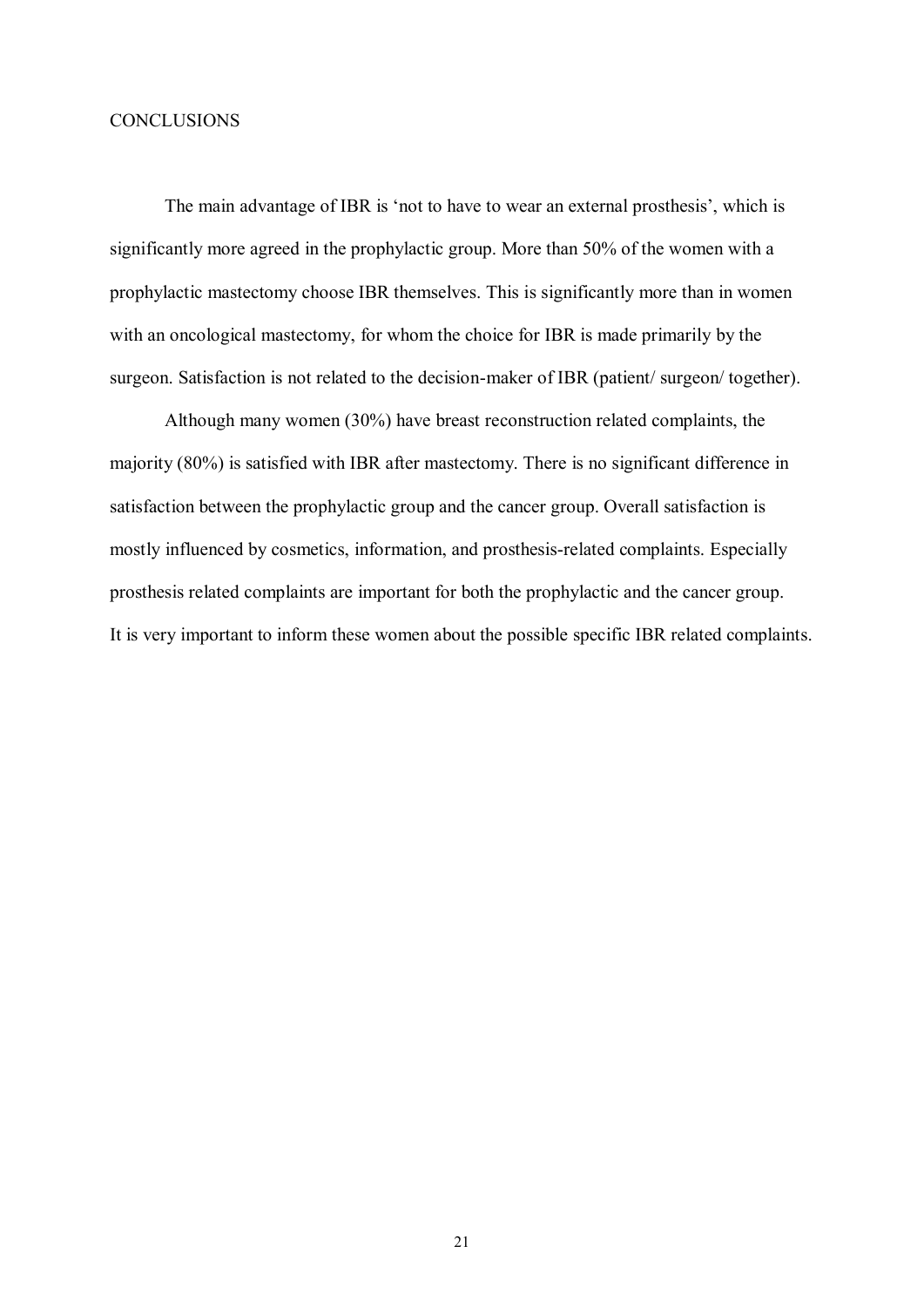Table I. Details of the different scales: number of items, Cronbach"s alpha, explained

variance, and eigenvalue.

| Scale                 | Cases $(n)$ | items $(n)$    | Cronbach's $\alpha$ | Explained variance $(\% )$ | eigenvalue |
|-----------------------|-------------|----------------|---------------------|----------------------------|------------|
| Qual life psych       | 115         | 12             | 0.90                | 50                         | 5.87       |
| Qual life physical    | 114         | 12             | 0.76                | 29                         | 3.51       |
| Body image            | 122         | 6              | 0.69                | 45                         | 2.73       |
| Sex functioning       | 82          | 5              | 0.87                | 45                         | 2.72       |
| Satisfaction          | 108         | $\overline{7}$ | 0.75                | 42                         | 2.96       |
| Information           | 103         | $\overline{5}$ | 0.75                | 51                         | 2.53       |
| Prosthesis complaints | 109         | $\overline{4}$ | 0.74                | 56                         | 2.26       |
| Cosmetics             | 92          | $\overline{4}$ | 0.71                | 54                         | 2.24       |
| Femininity            | 100         | $\overline{3}$ | 0.74                | 66                         | 2.00       |
| Depression            | 120         | 6              | 0.64                | 39                         | 2.30       |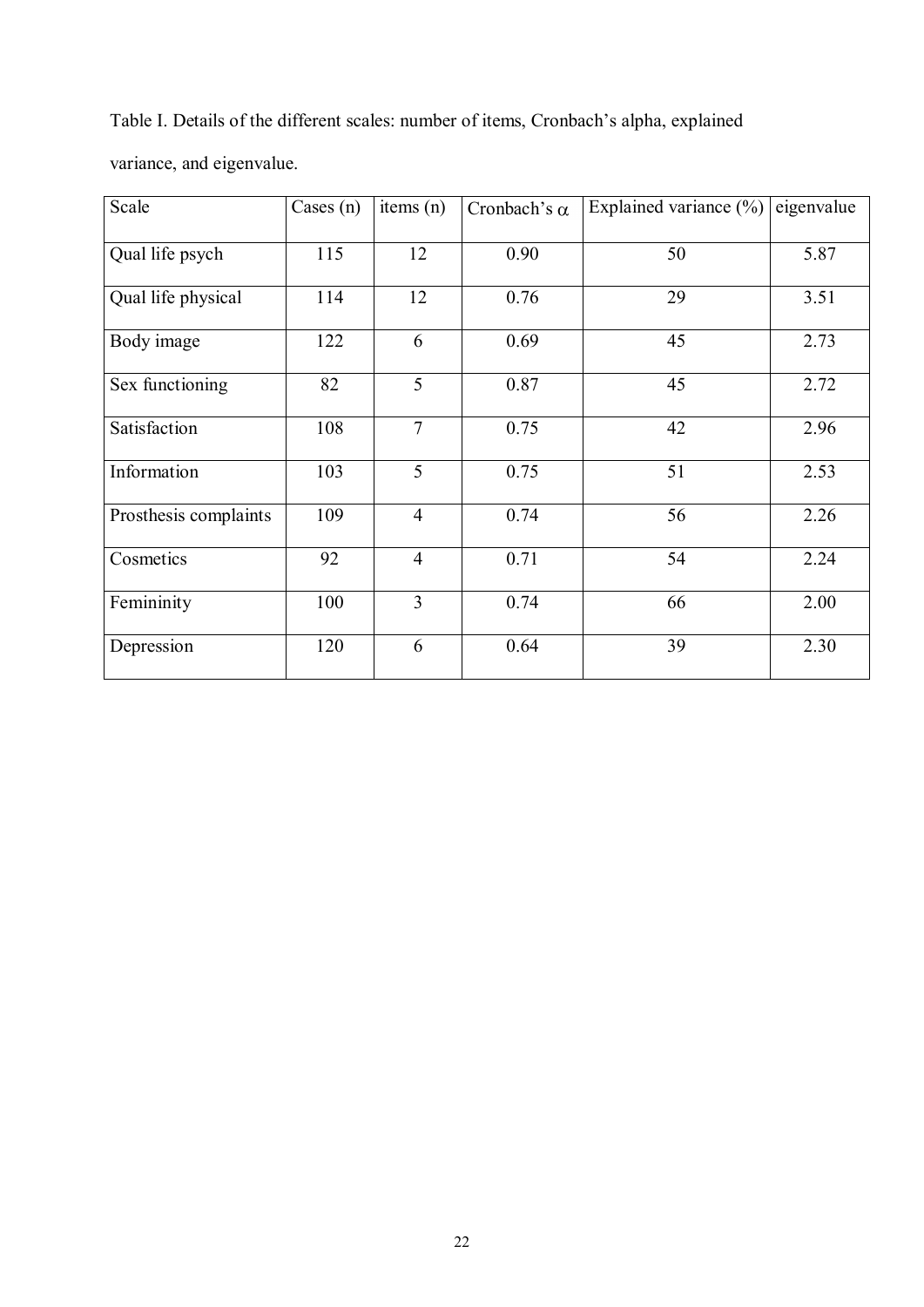Table II. Items of the sexual functioning scale.

| Item                                                     | Agree $%$      | Agree $%$      | Agree %  |
|----------------------------------------------------------|----------------|----------------|----------|
| through IBR:                                             | $\text{(all)}$ | (prophylactic) | (cancer) |
| my sexual life can continue undisturbed                  | 76             | 74             | 77       |
| there is no need for my partner to feel inhibited in our | 75             | 77             | 72       |
| sexual relation                                          |                |                |          |
| I think that I have remained sexually attractive         | 65             | 69             | 60       |
| I wanted to remain sexually attractive                   | 64             | 65             | 63       |
| no major changes have taken place in my sexual life      | 57             | 61             | 54       |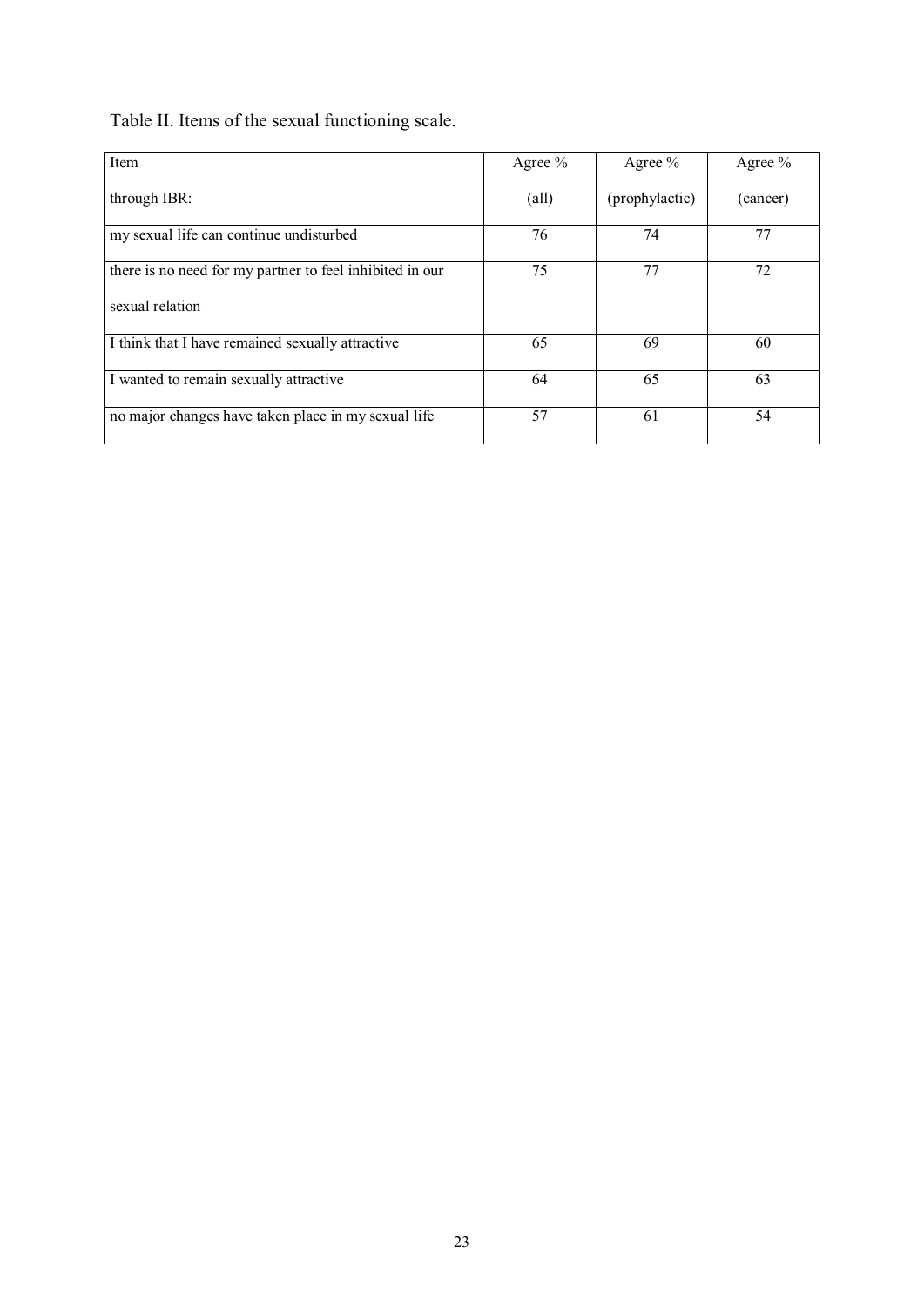Table III. Items of satisfaction scale.

| Item                                                           | yes $%$ (all) | yes % (prophylactic) | yes % (cancer) |
|----------------------------------------------------------------|---------------|----------------------|----------------|
| Would recommend IBR to other patients                          | 94            | 98                   | 90             |
| Would do it again                                              | 88            | 88                   | 88             |
| Would recommend IBR with silicone prosthesis to other patients | 84            | 84                   | 84             |
| Satisfied with reconstruction                                  | 80            | 87                   | 74             |
| Breast reconstruction meets expectation                        | 68            | 77                   | 61             |
| Complaints about reconstruction                                | 31            | 25                   | 38             |
| Would dissuade other patients from having IBR with silicone    | 10            | 10                   | 10             |
| prosthesis                                                     |               |                      |                |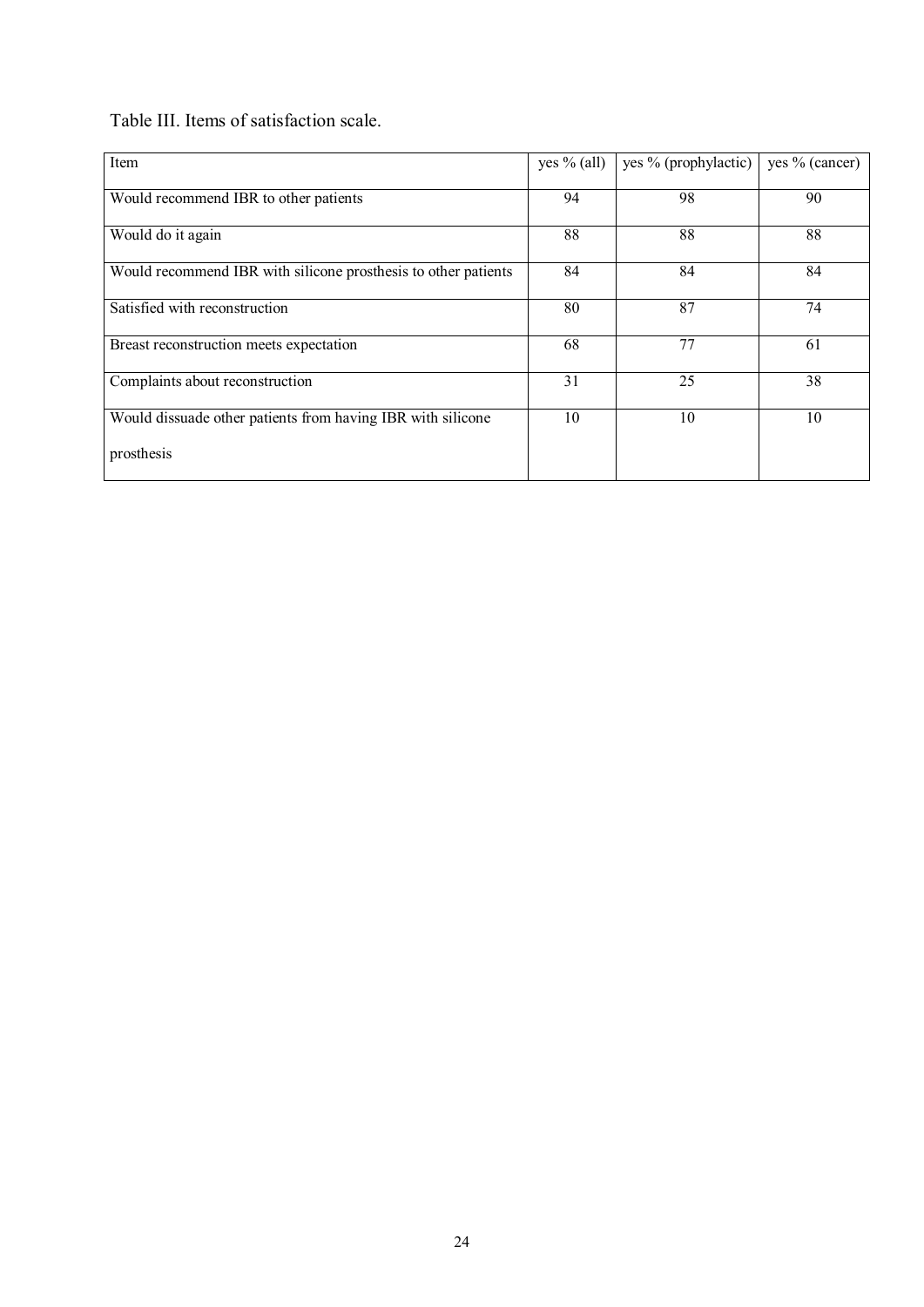Table IV. Items of information scale.

| Need for more information about                              | Yes $%$ (all) | Yes % (prophylactic) | Yes % (cancer) |
|--------------------------------------------------------------|---------------|----------------------|----------------|
|                                                              |               |                      |                |
| Results of breast reconstruction                             | 36            | 26                   | 44             |
|                                                              |               |                      |                |
| The use of silicone prosthesis                               | 24            | 18                   | 30             |
|                                                              |               |                      |                |
| Dis/advantages of immediate reconstruction                   | 23            | 15                   | 32             |
|                                                              |               |                      |                |
| Breast cancer and its treatment                              | 15            | 13                   | 18             |
|                                                              |               |                      |                |
| Coping with specific problems and knowing where to find help | 10            |                      |                |
|                                                              |               |                      |                |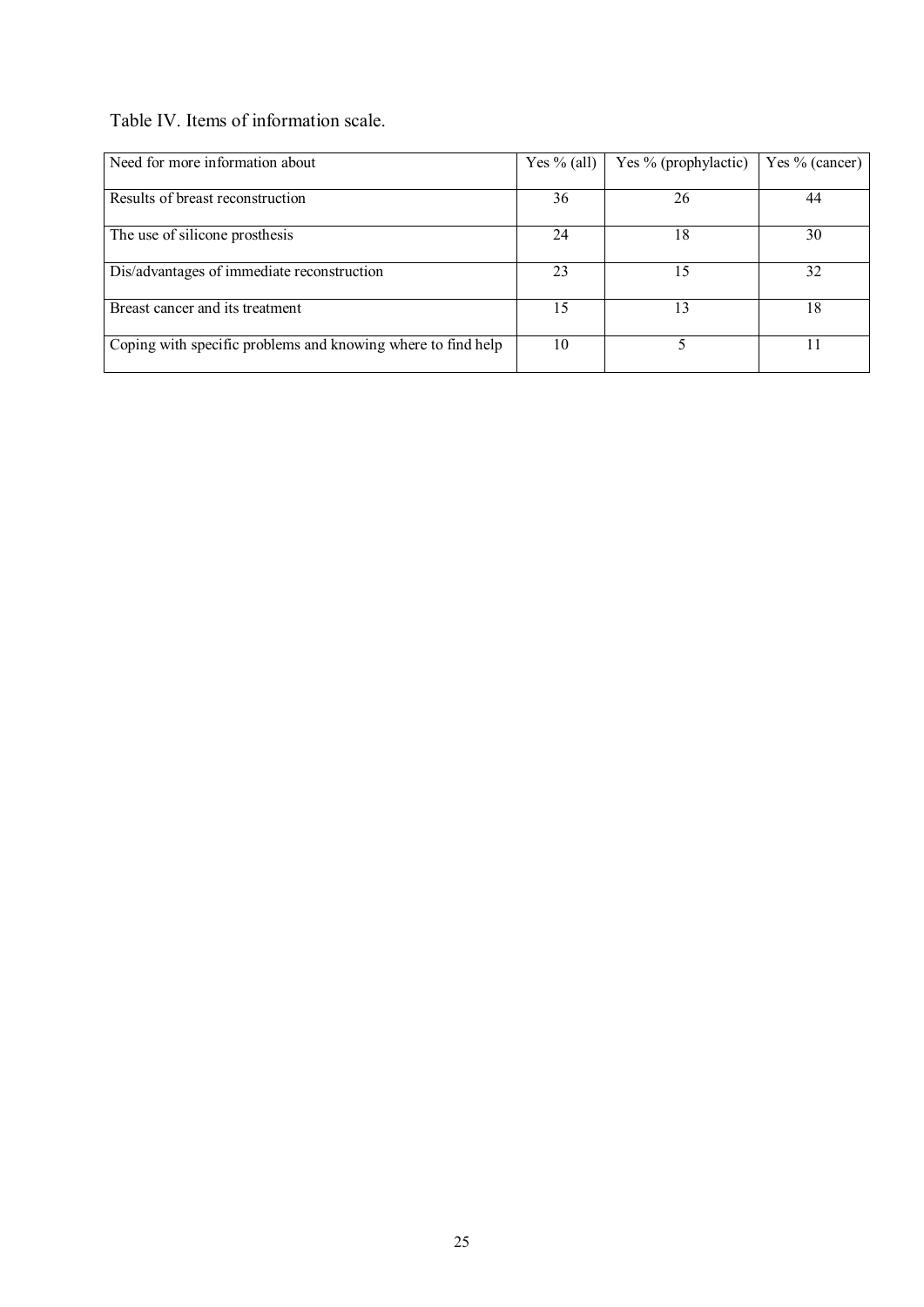# Table V. Items of the cosmetic scale

| Items                             | Agree $%$      | Agree %        | Agree %  |
|-----------------------------------|----------------|----------------|----------|
| my reconstructed breast(s) is/are | $\text{(all)}$ | (prophylactic) | (cancer) |
| artificial                        | 65             | 59             | 69       |
| not similar                       | 64             | 50             | $75*$    |
| too high                          | 33             | 19             | $41**$   |
| skewed                            | 20             | 19             | 21       |

\* pearson chi-square  $7,3$  sig (2-tailed) p= .008

\*\*pearson chi-square  $5.2$  sig (2-tailed) p= .03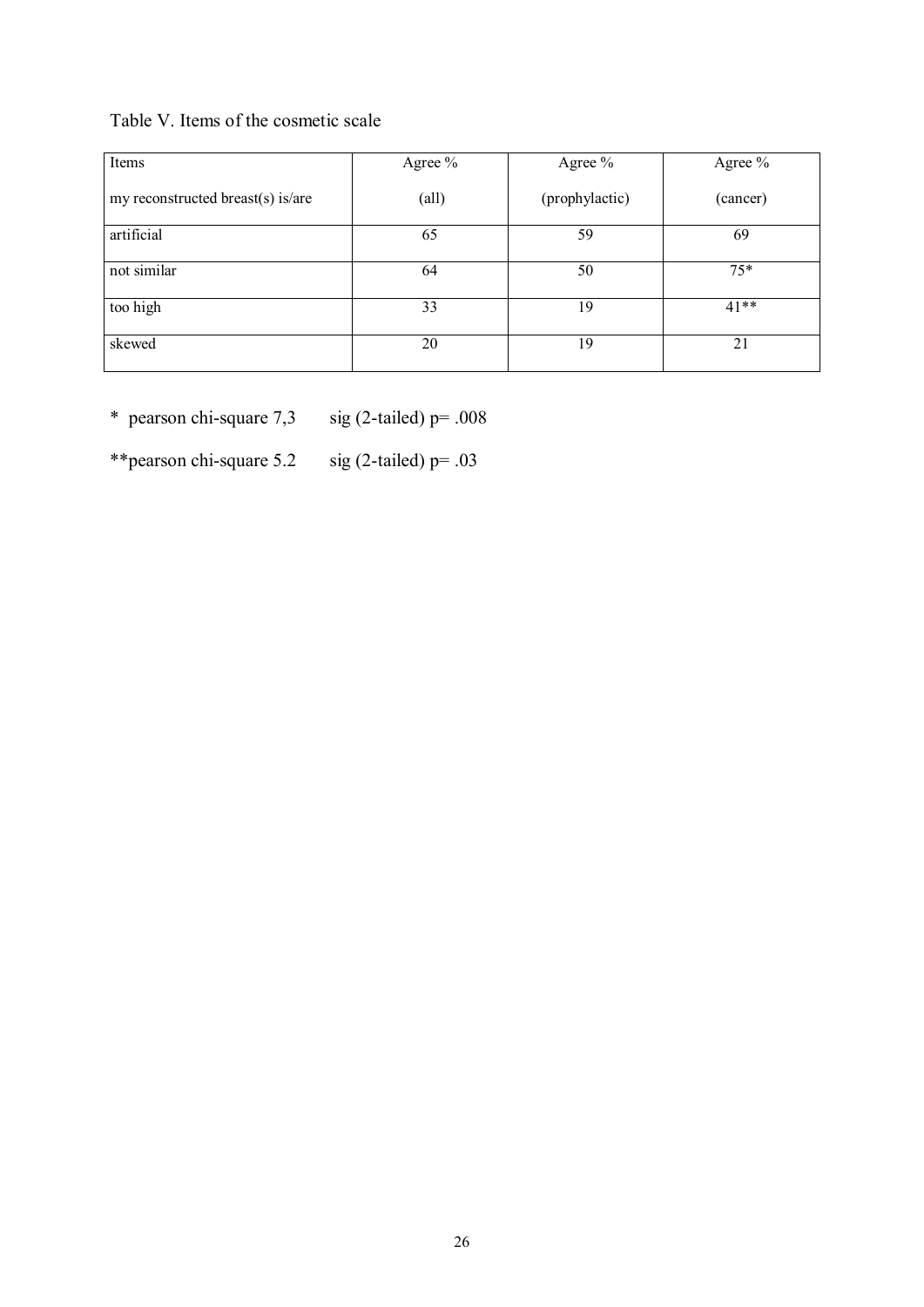Table VI. Advantages of immediate reconstruction.

| Advantages                                              | Agree $%$ (all) | Agree % (prophylactic) | Agree % (cancer) |
|---------------------------------------------------------|-----------------|------------------------|------------------|
| Not to have an external prosthesis**                    | 95              | $100**$                | $90**$           |
| To avoid changes in sexual relation                     | 76              | 74                     | 77               |
| To feel feminine again                                  | 75              | 75                     | $\overline{75}$  |
| To have an unchanged sexual relation with my partner    | 75              | 77                     | 72               |
| To wear a bra when desirable                            | 66              | 75                     | 62               |
| To have the feeling of having something of my own again | 66              | 63                     | 70               |
| To remain sexually attractive                           | 65              | 69                     | 60               |
| To get rid of the cancer                                | 63              | 71                     | 57               |
| To have more confidence                                 | 60              | 60                     | 59               |
| To feel myself again                                    | 59              | 66                     | 53               |
| To endure the amputation more easily**                  | 50              | $60**$                 | $40**$           |

\*\* = significant ( $p$ <.05)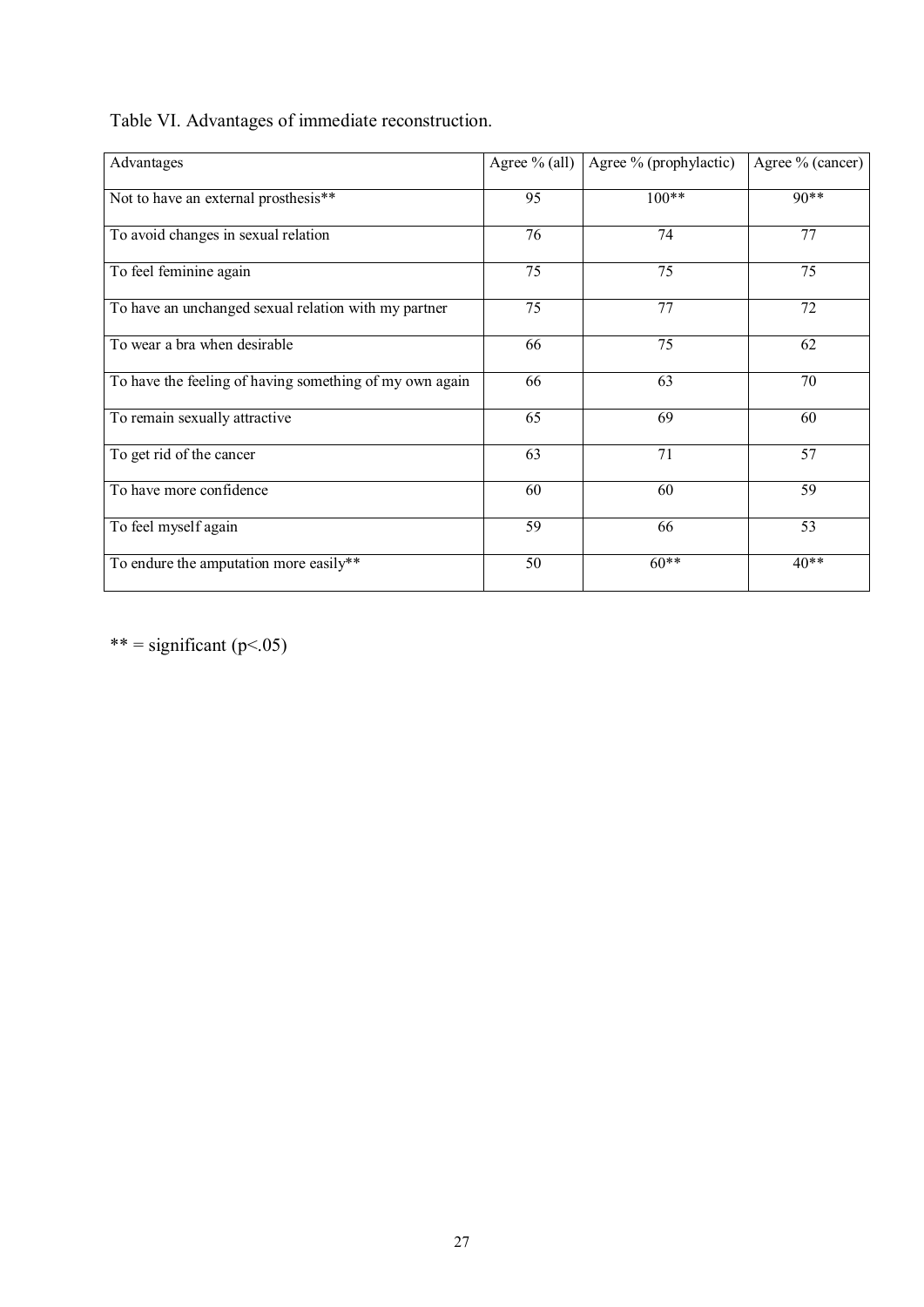| Scale                         | Satisfaction overall |      |              | Satisfaction prophylactic | Satisfaction cancer |      |  |
|-------------------------------|----------------------|------|--------------|---------------------------|---------------------|------|--|
|                               | $\mathbf{r}$         | p    | $\mathbf{r}$ | p                         | r                   | p    |  |
| Qual of life physical         | .35                  | .000 | .11          | ns                        | .44                 | .001 |  |
| Qual of life psychological    | .24                  | .01  | .22          | ns                        | .22                 | ns   |  |
| Sexual functioning            | .26                  | .02  | .07          | ns                        | .21                 | ns   |  |
| Prosthesis related complaints | $-.39$               | .000 | $-.35$       | .01                       | $-.35$              | .007 |  |
| Cosmetics                     | $-.58$               | .000 | $-.42$       | ns                        | $-.61$              | .000 |  |
| Information                   | $-45$                | .000 | $-.44$       | .003                      | $-.44$              | .001 |  |
| Body image                    | $-.08$               | ns   | $-.17$       | ns                        | $-.08$              | ns   |  |

# Table VII. Correlation between satisfaction and other scales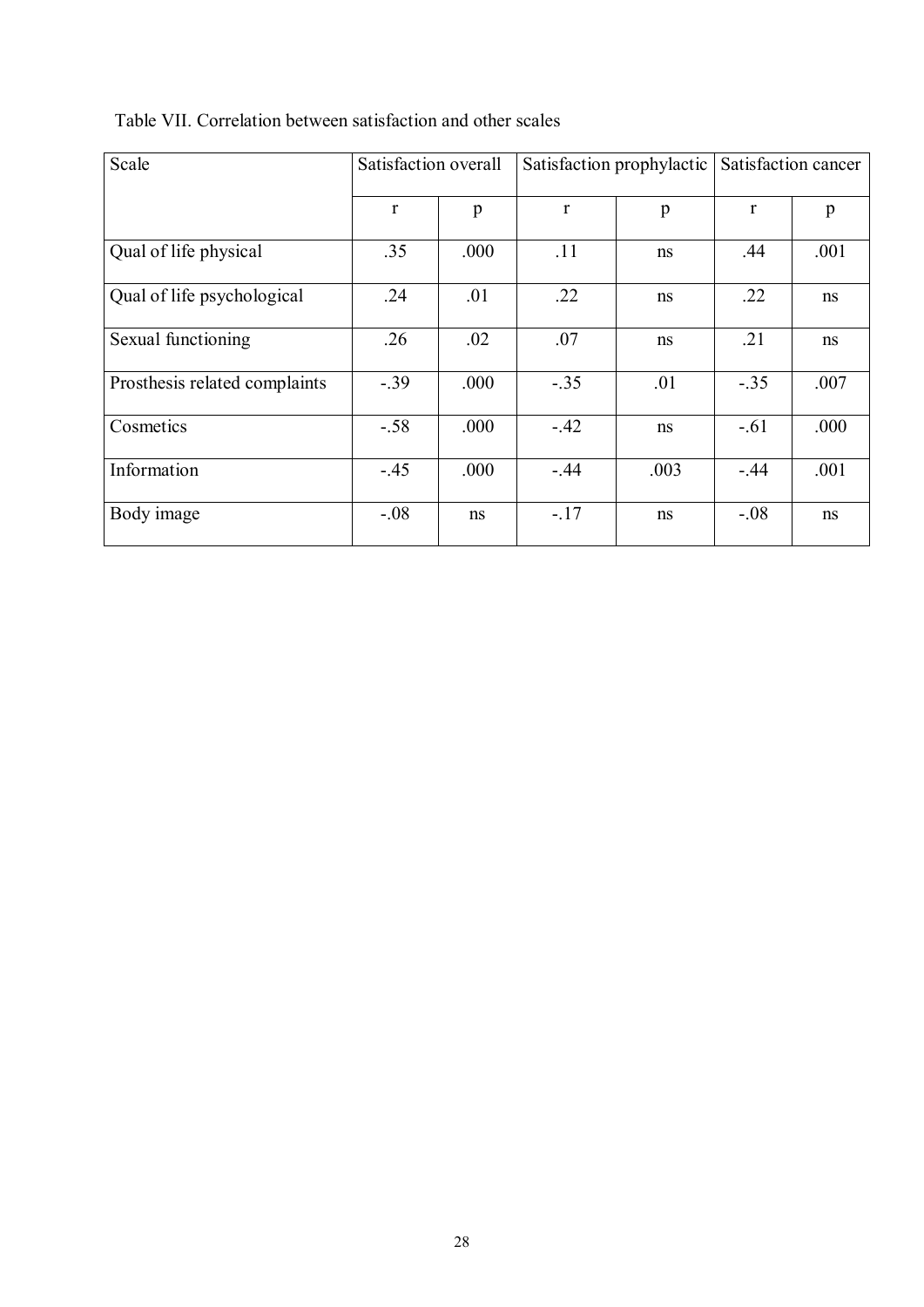Table VIII. Independent t-samples test specific complaints of the breast reconstruction (high and low) and the different scales.

| Scale                      | overall |      | Prophylactic group |        |      | Cancer group |        |      |      |
|----------------------------|---------|------|--------------------|--------|------|--------------|--------|------|------|
|                            | t       | Df   | p                  | t      | Df   | p            | t      | Df   | p    |
| Qual of life physical      | 2.7     | 47.9 | .009               | 0.6    | 20.9 | ns           | 2.6    | 32.0 | .01  |
| Qual of life psychological | 2.6     | 42.8 | .014               | 1.3    | 12.4 | ns           | 2.0    | 31.4 | ns   |
| Body image                 | $-2.2$  | 51.6 | .033               | 0.4    | 27.1 | ns           | $-2.7$ | 32.0 | .01  |
| Sexual functioning         | 2.8     | 51.1 | .007               | 0.8    | 14.7 | ns           | 3.0    | 35.8 | .006 |
| Satisfaction               | 3.8     | 42.4 | .000               | 1.8    | 14.0 | ns           | 3.4    | 27.6 | .002 |
| Information                | $-2.7$  | 50.0 | .008               | $-2.6$ | 12.4 | .02          | $-1.5$ | 38.5 | ns   |
| Cosmetics                  | $-4.7$  | 45.7 | .000               | $-2.2$ | 9.3  | ns           | $-3.7$ | 35.9 | .001 |
| Femininity                 | 3.6     | 76.4 | .001               | 1.4    | 22.8 | ns           | 3.5    | 49.5 | .001 |
| Depression                 | $-3.0$  | 59.3 | .004               | $-2.1$ | 17.2 | .06          | $-2.0$ | 39.7 | .05  |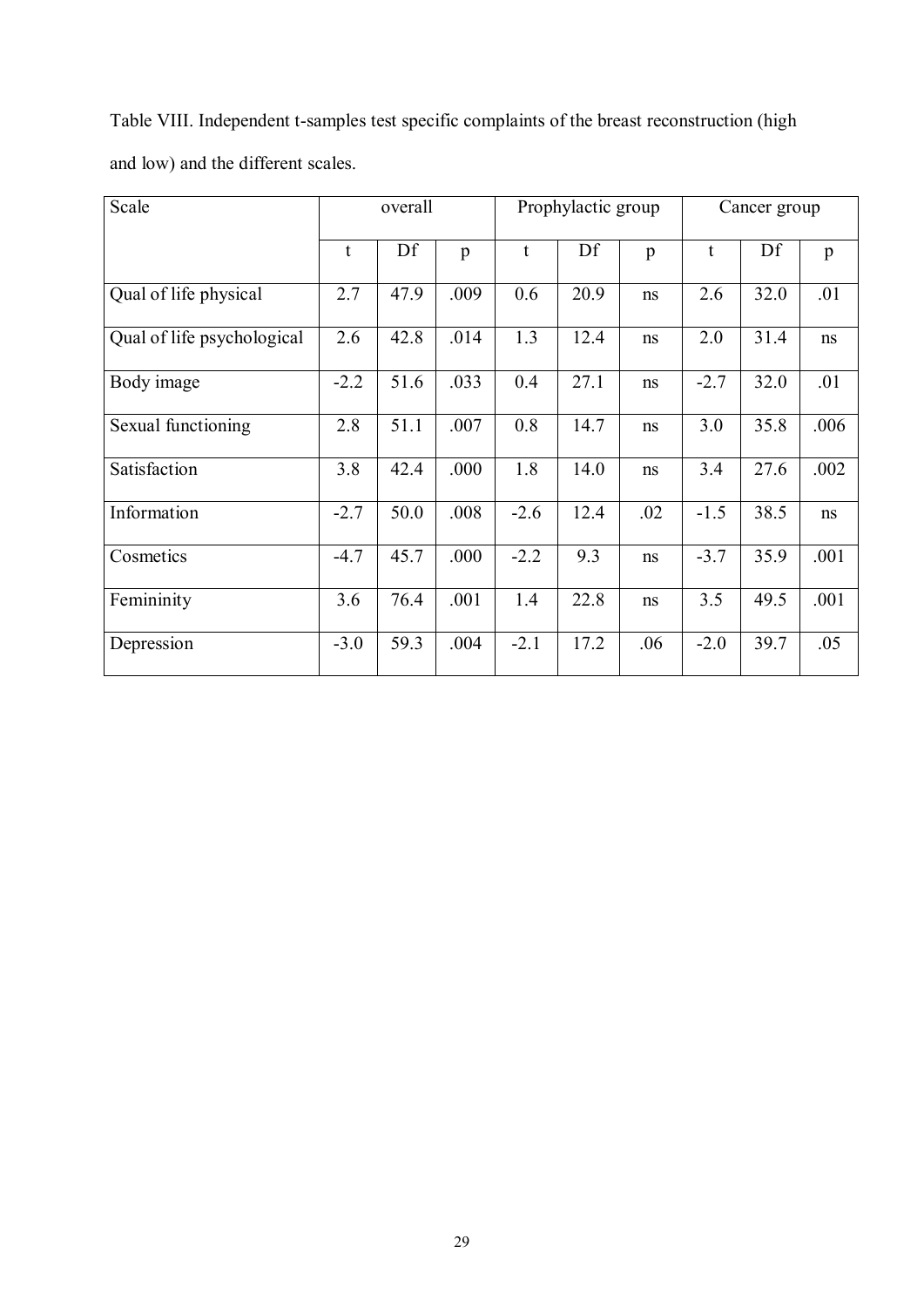Table IX. Correlation between satisfaction and information items.

| Item                             | Overall |      | Prophylactic |      | Cancer |      |
|----------------------------------|---------|------|--------------|------|--------|------|
| More information about           | r       | p    | r            | p    | r      | P    |
| The use of silicone prosthesis   | $-.44$  | .000 | $-.32$       | ns   | $-.51$ | .000 |
| Dis/advantages of IBR            | $-.32$  | .001 | $-.19$       | ns   | $-.37$ | .005 |
| Results of breast reconstruction | $-.42$  | .000 | $-.44$       | .001 | $-.39$ | .002 |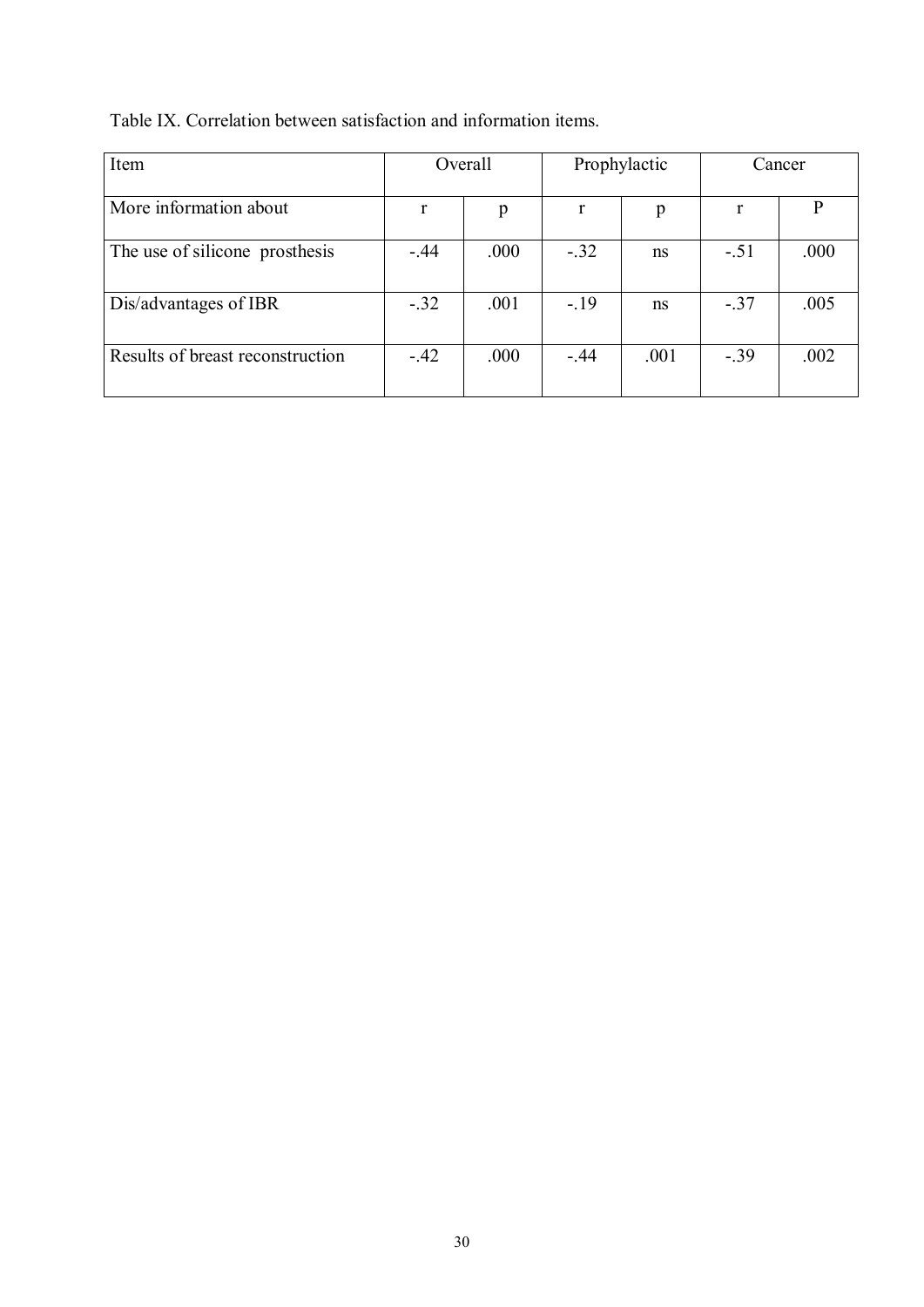#### REFERENCES

AL-GHAZAL, S.K. (2000). The psychological impact of immediate rather than delayed breast reconstruction. Eur J Surg Onc, 26, 17-19.

BERGMAN, R.B.(1981). Breast reconstruction: psychological and surgical aspects, Amsterdam: University Press.

BORGEN, P.I. (1998). Patients regrets after prophylactic mastectomy. Ann Surg Onc, 5,603- 606.

CONTANT, C.M.E. (2002). Prophylactic mastectomy with immediate breast reconstruction in women with a high risk of breast cancer due to either a suspected genetic predisposition or a proven BRCA1 and BRCA2 germ-line mutation. Management, morbidity and oncological aspects in 116 consecutive patients. In press Eur J Surg Oncol.

CONTANT, C.M.E. (2000a). Motivation, satisfaction, and information of immediate breast reconstruction following mastectomy. Pat Educ Couns, 40, 201-208.

CONTANT, C.M.E. (2000b) First evaluation study of the Dutch working party on silicone breast implants (SBI) and the silicone related symptom complex (SRSC). Clin Rheumatol ,19, 458-463.

CONTANT, C.M.E. (2000c). Morbidity of immediate breast reconstruction (IBR) after mastectomy by a subpectorally placed silicone prosthesis: the adverse effect of radiotherapy. Eur J Surg Onc, 26*,* 344-350.

EBERLEIN, T.J. (1993). Prospective evaluation of immediate reconstruction after mastectomy. Ann Surg, 218, 29-36.

FESTINGER, L. (1957). A theory of cognitive dissonance. Stanford California: Stanford University Press.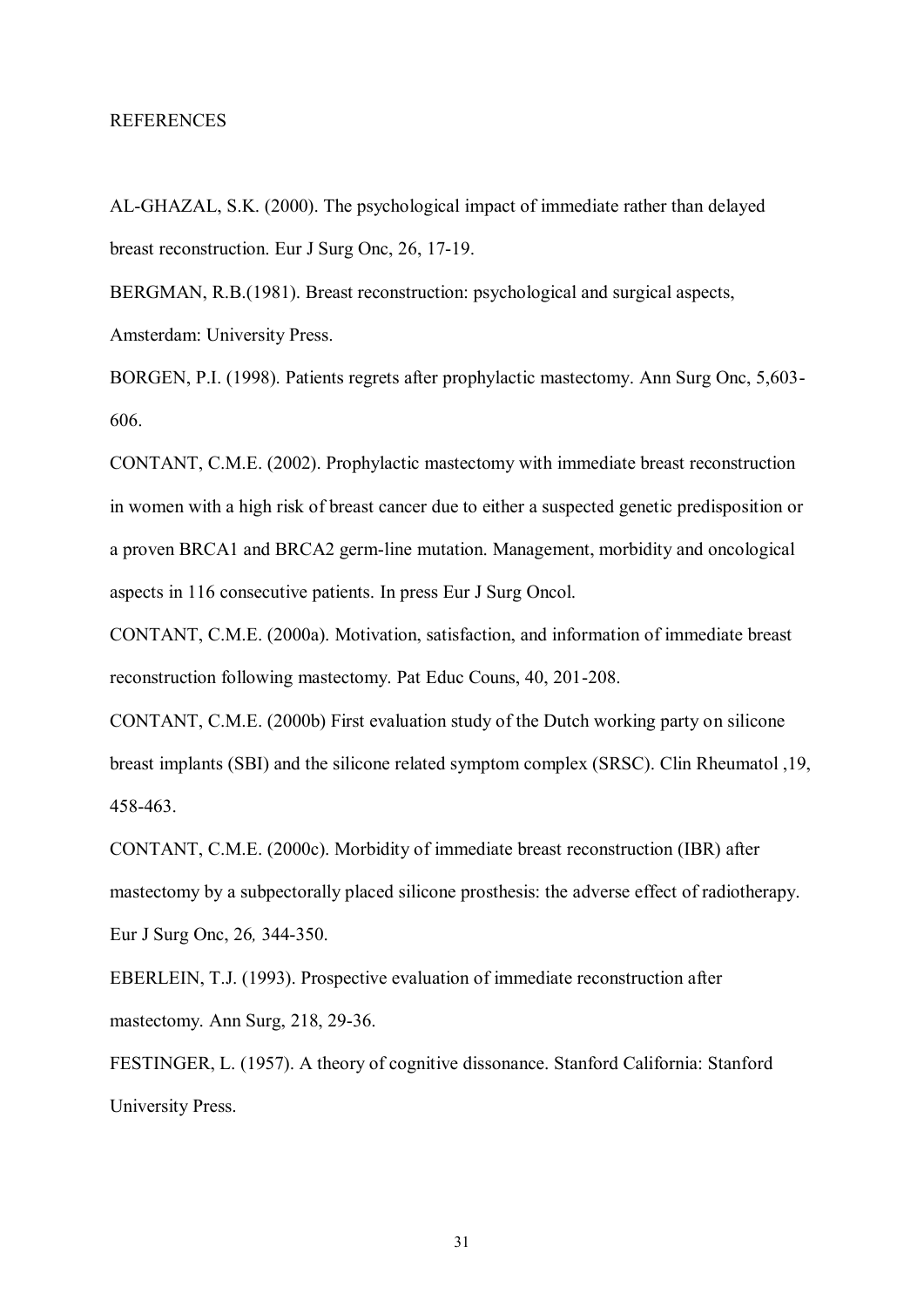FISHER, B. (1989). Eight-year results of a randomized clinical trial comparing total mastectomy and lumpectomy with or without irradiation in the treatment of breast cancer. N Eng J Med, 320, 822-828.

FOLKMAN, S. (1984). Personal control and stress and coping processes: a theoretical analysis. J Pers Soc Psychol, 46, 839-852.

FRANCHELLI, S. (1995). Psychological evaluation of patients undergoing breast reconstruction using two different methods: autologous tissues versus prostheses. Plast Reconstr Surg, 95, 1213-1218.

GABRIL, S.E. (1994). Risk of connective tissue disease and other disorders after breast implantation. N Eng J Med, 330, 1698-1702.

GOLDBERG, R.J. (1988). Psychiatric aspects of psychosocial distress in cancer patients. J of Psychosocial Oncol, 61, 139-163.

GYLLENSKOLD, K. (1985). A pilot study of some psychological aspects of subcutaneous mastectomy. J Scand Plast Recon Surg, 19, 283-8.

de HAES, J.C.J.M. (1990). Measuring psychological and physical distress in cancer patients: structure and application of the Rotterdam Symptom Checklist. Br J Cancer, 62, 1034-1038. HALSTED, W. (1895). The results of operation for the cure of cancer of the breast performed at the JohnsHopkins Hospital from June 1889 to January 1894. Johns Hopkins Hosp Bull, 4, 297.

HARTMANN, L.C. (1990). Efficacy of bilateral prophylactic mastectomy in women with a family history of breast cancer. N Eng J Med, 340, 77-84.

HENNEKENS, L.H. (1996). Self-reported breast implants and connective tissue disease in female health professionals. JAMA, 275, 616-621.

KING, M.C. (1993). Inherited breast and ovarian cancers: what are the risks? What are the choices? JAMA, 269, 1975-80.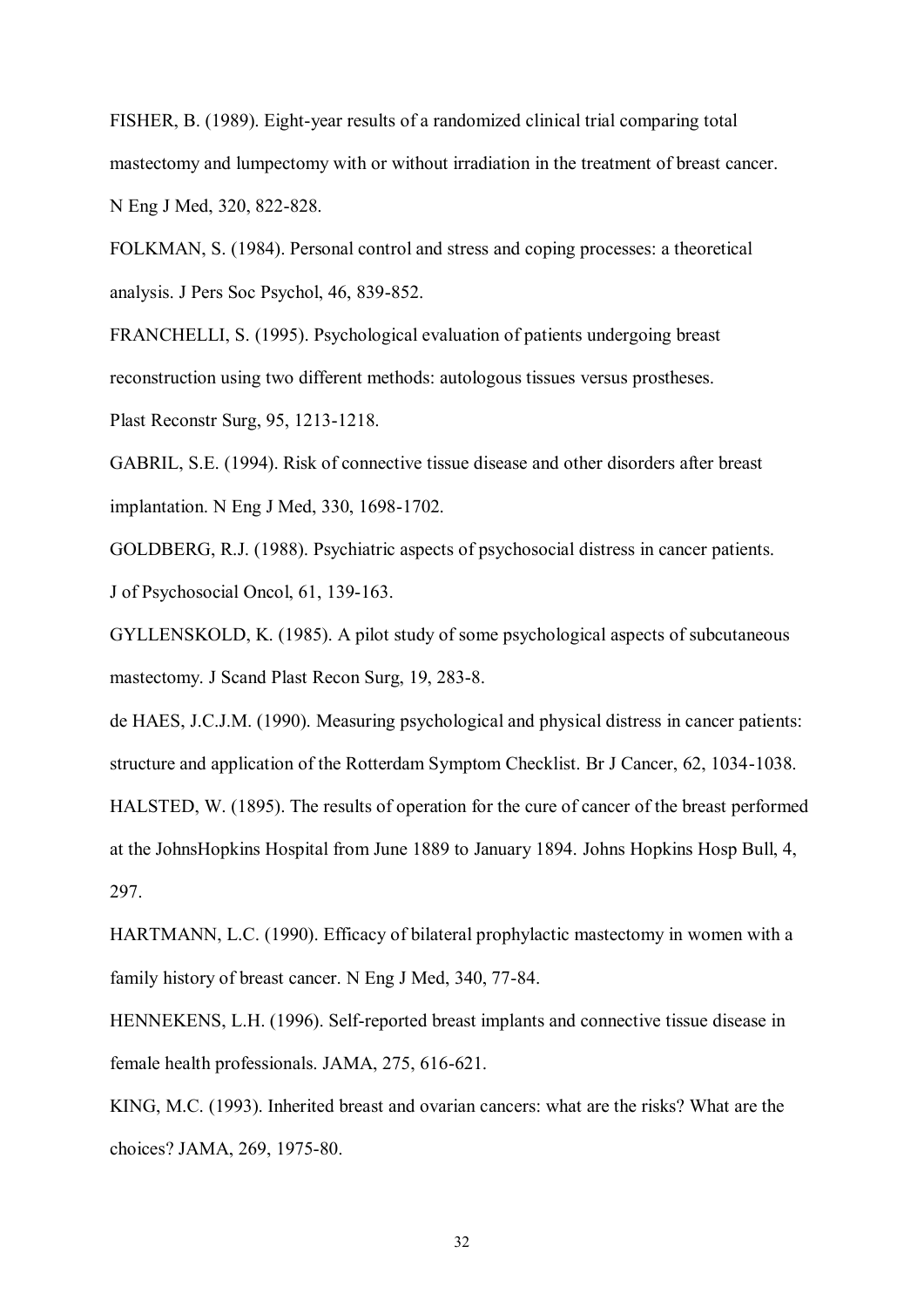KURTZ, M.E.(1995). Relationship of caregivers reactions and depression to cancer patients" symptoms, functional states and depression. A longitudinal view. Soc Science and Medicine, 40, 837-846.

LOPEZ, M.J. (1996) The current role of prophylactic mastectomy*.* Surg Clin North Am, 76, 23-42.

MEIJERS-HEIJBOER, E.J. (2001). Efficacy of prophylactic bilateral mastectomy in women with a BRCA1/BRCA2 mutation: first prospective study. N Engl J Med, 345, 159-164.

MEYER, L. (1986) A prospective study of psychiatric and psychosocial sequelae of bilateral subcutaneous mastectomy. Scand J Plast Reconstr Surg, 20, 101-7.

NOONE, R.B. (1997). A review of the possible health implications of silicone breast implants. Cancer, 79, 1747-1756.

PATEY, D.H. (1967). A review of 146 cases of carcinoma of the breast operated on between 1930 and 1943. Br J Cancer, 21, 260-269.

ROSEN, P.B.(1990). Clinical experience with immediate breast reconstruction using tissue expansion or transverse rectus abdominis musculocutaneous flaps. Ann Plast Surg, 25, 249- 257.

ROWLAND, J.H. (1993). Psychological response to breast reconstruction. Psychomatics, 34, 214-250.

SANCHEZ-GUERRERO, J. (1995). Silicone breast implants and the risk of connective tissue disease and symptoms. N Eng J Med, 332, 1666-1670.

SCHAIN, W. (1985). The sooner the better: A study of psychological factors in women undergoing immediate versus delayed breast reconstruction. Am J Psych, 142, 40-46. SCHRAG, D. (1997). Decision analysis- effects of prophylactic mastctomy and oophorectomy on life expectancy among women with BRCA1 and BRCA2 mutations. N Eng J Med, 336, 1465-71.